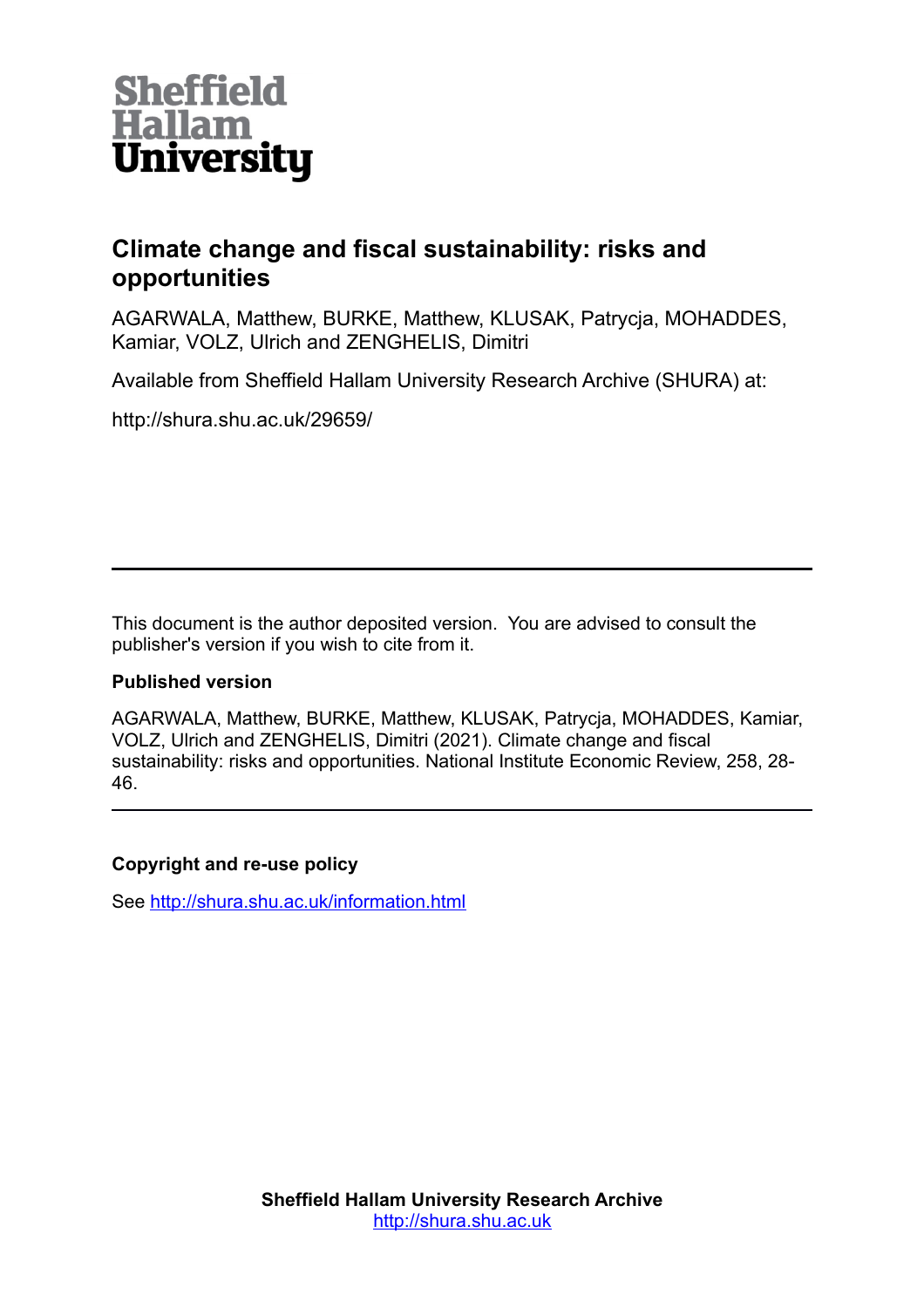

## ARTICLE

# CLIMATE CHANGE AND FISCAL SUSTAINABILITY: RISKS AND OPPORTUNITIES

Matthew Agarwala $^{1,2}$ \*, Matt Burke $^{3,4}$ , Patrycja Klusak $^{1,4}$ , Kamiar Mohaddes $^5$ , Ulrich Volz $^{6,7}$  and Dimitri Zenghelis<sup>1,8</sup>

<sup>1</sup> Bennett Institute for Public Policy, University of Cambridge, Cambridge, United Kingdom

 $2$ Centre for Social and Economic Research on the Global Environment, UEA, Norwich, United Kingdom

3 Sheffield Business School, Sheffield Hallam University, Sheffield, United Kingdom

4 Norwich Business School, University of East Anglia, Norwich, United Kingdom

<sup>5</sup>Judge Business School & King's College, University of Cambridge, Cambridge, United Kingdom<br><sup>6</sup>Department of Economics & Centre for Sustainable Finance, SOAS, University of London, Long

- <sup>6</sup>Department of Economics & Centre for Sustainable Finance, SOAS, University of London, London, United Kingdom 7 German Development Institute, Bonn, Germany
- 8 Grantham Research Institute, London School of Economics, London, United Kingdom

\*Corresponding author. Email: [mka30@cam.ac.uk](mailto:mka30@cam.ac.uk)

Both the physical and transition-related impacts of climate change pose substantial macroeconomic risks. Yet, markets still lack credible estimates of how climate change will affect debt sustainability, sovereign creditworthiness and the public finances of major economies. We present a taxonomy for tracing the physical and transition impacts of climate change through to impacts on sovereign risk. We then apply the taxonomy to the UK's potential transition to net zero. Meeting internationally agreed climate targets will require an unprecedented structural transformation of the global economy over the next two or three decades. The changing landscape of risks warrants new risk management and hedging strategies to contain climate risk and minimise the impact of asset stranding and asset devaluation. Yet, conditional on action being taken early, the opportunities from managing a net zero transition would substantially outweigh the costs.

Keywords: sovereign debt; climate change; net zero; transition risk; productivity.

JEL codes: H5; H6; H62; J24; N1; Q54; Q55.

## 1. Introduction

Advancements in recent decades in climate science and economic modelling, juxtaposed against the real-time observation of the dire consequences of extreme weather events, have revealed important lessons about the macroeconomic consequences of climate change. These are understood to varying degrees. The best understood lessons include: both the contributions to and consequences of climate change are unequally distributed, estimates of the economic costs of climate change and corresponding uncertainty, tend to grow, rather than fall over time, well-designed carbon pricing mechanisms can effectively reduce emissions and inequality, poorly designed ones do not and it is exceedingly difficult to aggregate from the wealth of climate microeconomic studies to make inferences about macroeconomic outcomes.

Among the less understood lessons are the observation that climate investments are cheaper than the alternative—namely, climate-driven disasters. The effects of climate change are severe even in wealthy countries (Kahn et al., [2021](#page-17-0)), and the consequences of climate change are landing sooner than

© The Author(s), 2021. Published by Cambridge University Press on behalf of National Institute Economic Review. This is an Open Access article, distributed under the terms of the Creative Commons Attribution licence [\(https://creativecommons.org/licenses/by/4.0/](https://creativecommons.org/licenses/by/4.0/)), which permits unrestricted re-use, distribution, and reproduction in any medium, provided the original work is properly cited.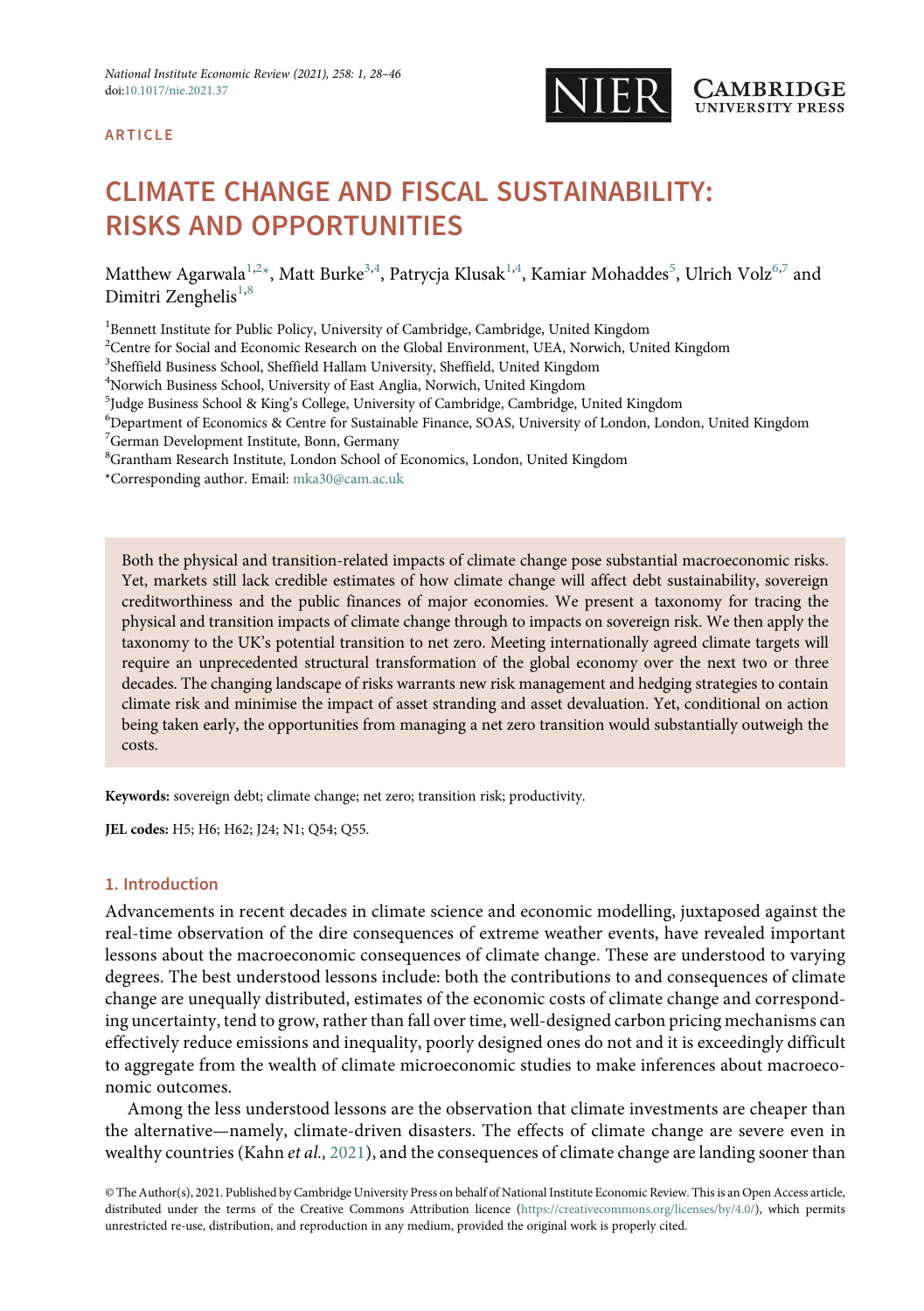early models predicted. Many of the biggest risks may fall in the realm of social and political instability rather than extreme weather, and the financial system is far behind and poorly equipped to measure and manage these risks. Recent evidence also shows that many low-carbon and climate resilient investments—from energy and transport infrastructure to buildings and agriculture—are cheaper than their fossil fuel-based counterparts, leading to the potential stranding of the carbon-intensive legacy assets they replace (Office for Budget Responsibility, [2021\)](#page-18-0).

Here, we shed light on the comparatively under-researched question of how climate change might affect the financial system and in particular, fiscal sustainability and sovereign debt markets. First, we provide a taxonomy of how the physical and transition impacts from climate change translate into fiscal risks. Second, we review a small but increasingly urgent literature on how these fiscal risks affect sovereign creditworthiness and the cost of public borrowing, with direct implications for fiscal sustainability. Finally, we demonstrate the taxonomy's usefulness using two examples—one sovereign (the UK) and one industry (renewable energy). Combined, the case studies elucidate two potential uses for our taxonomy, (i) identifying economically relevant blind spots in climate risk analyses and (ii) for understanding feedback mechanisms that must be considered in any attempt to estimate both the costs of decarbonisation and the pace at which it can be achieved. We conclude by reflecting on the types of metrics that could improve the economic assessment of climate risks and how they relate to fiscal decision-making.

Our decision to focus on sovereign debt—even in the midst of a zeal for metrics relating to environmental, social and governance investing—is deliberate. Sovereign debt, which is expected to top \$92 trillion this year (IIF, [2021](#page-17-0)) is by far the world's largest asset class. It is the safe haven to which investors flee in times of turmoil, and its sustainability is what determines the capacity of nations to weather shocks, from Covid-19 to climate change.

Whilst climate-economic models have described in ever greater detail the potential costs of the physical impacts of climate change, we highlight the importance of understanding the transition impacts and how they affect fiscal sustainability. Our contribution to this special issue is timely, not just with respect to COP26 in Glasgow, Scotland, but also in the midst of unprecedented fiscal disruption in response to the Covid-19 pandemic. Concern over debt-rollover, fiscal space and the ability to respond to future shocks are now paramount in policy circles. These discussions must include an understanding of how climate change—and our responses to it—will affect the public finances and sovereign debt markets. The topics discussed here are of interest to policy-makers and investors concerned with financial system stability, institutional investors and pension managers, and the flow of accurate information through markets—a necessary condition for the efficient management of risk.

## 2. Taxonomy for translating physical and transition risk into sovereign risk

Although much of the scientific and media attention is understandably focussed on extreme weather events, sea-level rise and ecosystem collapse, there are several transmission channels through which climate change can affect public finances and sovereign risks (see, for instance, [Figure 1](#page-3-0) and Volz et al., [2020](#page-19-0)). It is now increasingly recognised that the fiscal consequences of climate change and the policy responses to it are not limited merely to the direct physical damages.<sup>1</sup> Indeed, some of the most significant near-term impacts on the global economy and public finances, especially in advanced economies, will derive from the climate transition as much as the physical risks from climate change itself. The 'transition' reflects the process of decarbonisation, for example the policies, consumer preferences, litigious actions and technological development that accompany the drive to reduce emissions. Chief among these may be an accelerated pace of human capital obsolescence (and the social disruption this would inevitably bring) as a labour force adapted to the fossil fuel economy struggles to

<sup>&</sup>lt;sup>1</sup>This section builds on Volz et al. [\(2020](#page-19-0)).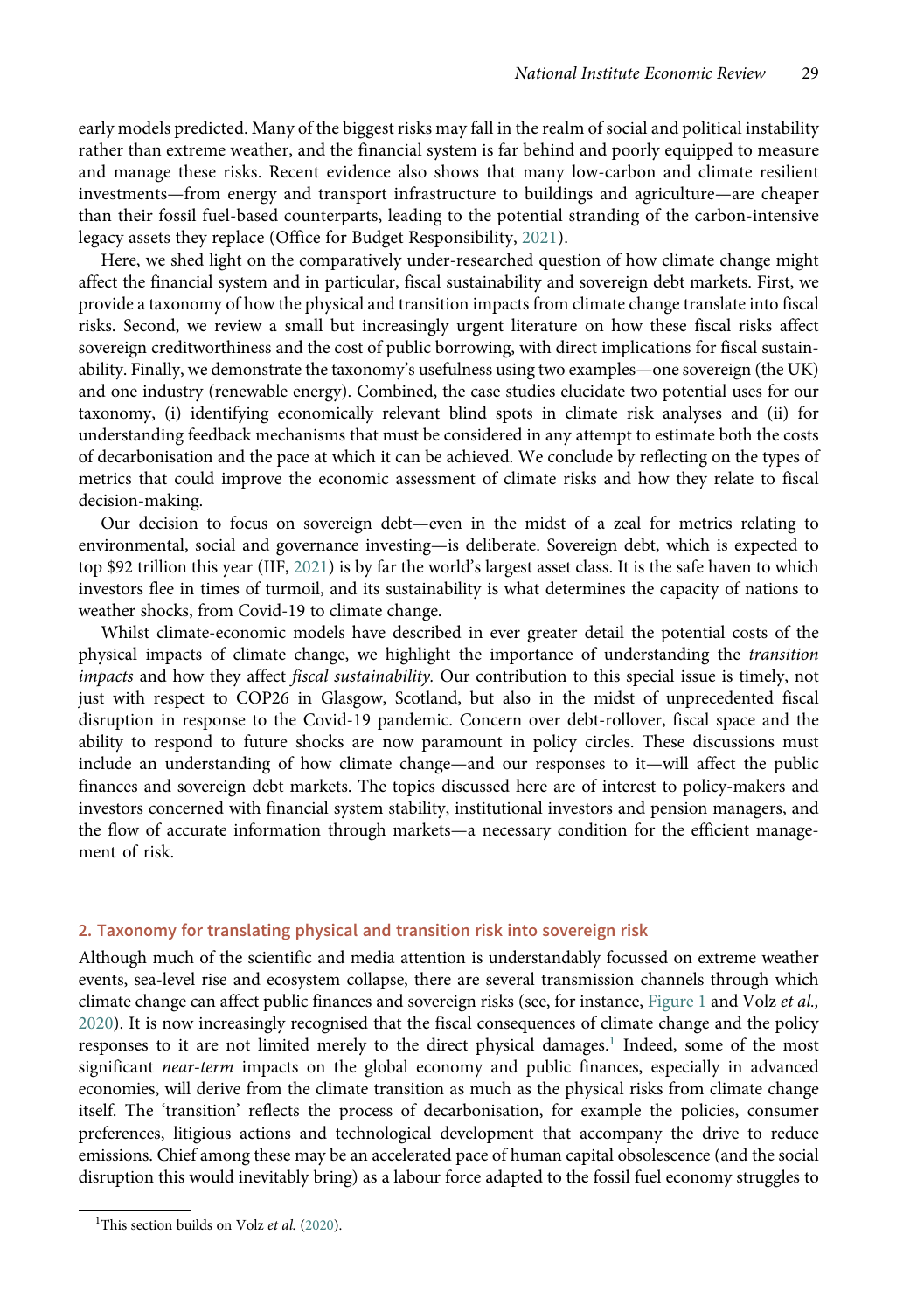<span id="page-3-0"></span>

Figure 1. Climate change to sovereign risk: a review of impact pathways. Source: Adapted from Volz et al. [\(2020](#page-19-0)).

find productive roles in a low carbon world. As a result, it is important to consider the potential risks and opportunities associated with the structural transformation of the economy.

## 2.1. Depletion of natural capital and ecosystem services

Climate change is expected to have dramatic and adverse effects on natural capital (IPBES, [2019\)](#page-17-0). Traditionally, integrated assessment models (IAMs) such as DICE have modelled climate as an independent feature of nature, ignoring feedback loops with the rest of natural capital (such as biodiversity). In contrast, Bastien-Olvera and Moore ([2020\)](#page-16-0) construct a GreenDICE model to simultaneously model these linkages, showing that they have long-lasting implications for human welfare, carbon prices and the optimum investment strategy for addressing climate change. They find that the macroeconomic consequences of emissions are even greater when climate-induced natural capital loss is included and because early investments in biodiversity and ecosystems can partially offset the costs of climate change, they are important components of any climate strategy (Agarwala and Coyle, [2020](#page-16-0)). The nexus of climate and natural capital has several impacts on sovereign risk, especially for countries in which agriculture, forestry and fisheries are key industries. But it also impacts the frequency, intensity and resilience to extreme weather events such as storm surges, fires, floods and extreme temperatures. The key point is that climate change affects the productive capital stock, output, supply chains and resilience both directly and indirectly through its interaction with other components of natural capital. The associated impacts on the public finances and sovereign risk must be accounted. For fuel or fourier and the properties of an interesting and demand shocks and  $\frac{3}{2}$  impacts on interestation, competitiveness, and efficiency<br> **Experiments** on interest on productivity impacts on interest rates throug

## 2.2. Fiscal impacts of climate-related disasters

Public finances and debt sustainability face exposure to different fiscal risks related to climate disasters (Koetsier, [2017\)](#page-17-0). These include both macroeconomic risks and contingent liabilities. Macroeconomic risks related to natural disasters and extreme weather include risks of a disruption of economic activity, which may adversely affect tax income and other public revenues and increase social transfer payments (e.g. Schuler et al., [2019\)](#page-18-0); changes to commodity prices that could affect revenue or increase spending via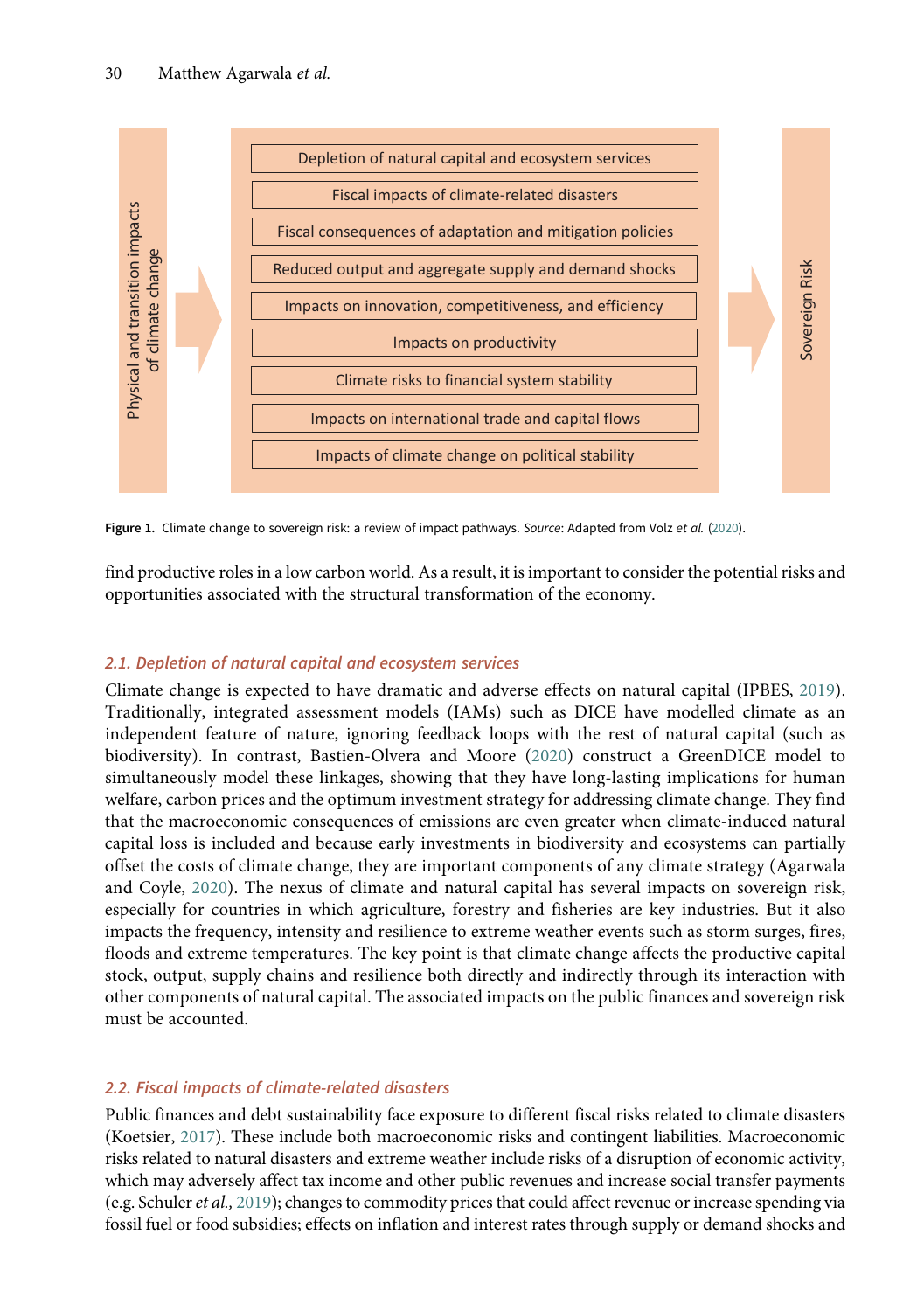exchange rate effects (e.g. Farhi and Gabaix, [2016](#page-17-0)). Contingent liabilities can explicitly or implicitly expose governments to fiscal risks (Mitchell, Mechler, and Peters, [2014](#page-18-0); Hochrainer-Stigler et al., [2018](#page-17-0); Schuler et al., [2019](#page-18-0)). Natural disasters may damage or destroy physical government assets and public infrastructure, requiring significant expenditure on relief programmes, damage repair or reconstruction. Indeed, in the United States alone, there have been 298 climate-related disaster events with damages in excess of \$1 billion since 1980 with a total cost of \$1.975 trillion in 2021 (NOAA, [2021](#page-18-0)).

Natural disasters may also affect the assets or operations of state-owned enterprises. Disasters may damage or destroy private property and require government support for households and corporations to rebuild homes and businesses. To the extent that disasters cause instability to the financial sector, they may force governments to bail out ailing financial institutions. Moreover, disasters can cause a severe humanitarian crisis, which may require public emergency measures, including rescue missions, temporary relocation of people, provision of food and shelter or medical treatment. Such crisis response measures can be very expensive and have a significant impact on public spending.<sup>2</sup> Moreover, economic shocks from extreme weather events, although short term in nature, can also have lasting impacts on growth (Acevedo, [2014;](#page-15-0) Botzen, Deschenes, and Sanders, [2019;](#page-16-0) Klomp and Valckx, [2014](#page-17-0)) and public finances.

## 2.3. Fiscal consequences of adaptation and mitigation policies

The public sector will have to finance a considerable share of adaptation and mitigation measures. To achieve the Paris climate goals and limit global warming to manageable levels, large investments are needed in a low-carbon transformation of infrastructure and energy systems. Moreover, economies need to invest in resilience to address vulnerabilities from extreme weather events and the effects of gradual global warming. The Global Commission on the Economy and Climate [\(2019](#page-17-0)) estimated that globally, until 2030, it will be necessary to spend around \$90 trillion on infrastructure, including energy, all of which needs to be sustainable and climate resilient. While parts of these investments will have to be financed by the private sector, governments will have to play an important role not only in setting the right incentives through climate policies, but also through direct fiscal spending.

A related concern is that structural shifts throughout the low-carbon transition can disrupt traditional sources of government revenue. Tax revenues from oil and gas production, as well as fuel duties can be a significant source of government revenue. For instance, in 2018, the UK Treasury received about 61.3 per cent of the price charged for each litre of pump fuel sold to consumers; the averages for the G7 and OECD are 50 and 49 per cent, respectively (OPEC, [2019\)](#page-18-0). Losing such revenues due to the phaseout of fossil fuels can add significant pressure to public finances. But for some sovereigns, the risk is more acute. Jaffe ([2020\)](#page-17-0) points out that by far the largest holders of fossil fuel assets are state-owned enterprises. Whilst private oil majors have already begun to diversify their portfolios, the risk that sovereign holdings of fossil fuel reserves may become stranded assets is even more directly linked to sovereign creditworthiness.

#### 2.4. Climate-driven aggregate supply and demand shocks and impacts on output

Both the physical and transition impacts of climate change can cause aggregate supply and demand shocks, with significant implications for output, employment and public finances. The supply- and demand-side effects of gradual global warming and transition impacts can cause fundamental and enduring structural changes to the economy (Semieniuk et al., [2021\)](#page-18-0). Such impacts can be anticipated across sectors and industries. Both the supply and demand for particular types and locations of housing,

<sup>&</sup>lt;sup>2</sup>Bova et al. [\(2019\)](#page-16-0) analysis of contingent liability realizations in a sample of 80 advanced and emerging economies for the period 1990–2014 showed that natural disasters (including geophysical events) are one of the most important sources of contingent liabilities, the realisation of which can be a substantial source of fiscal distress.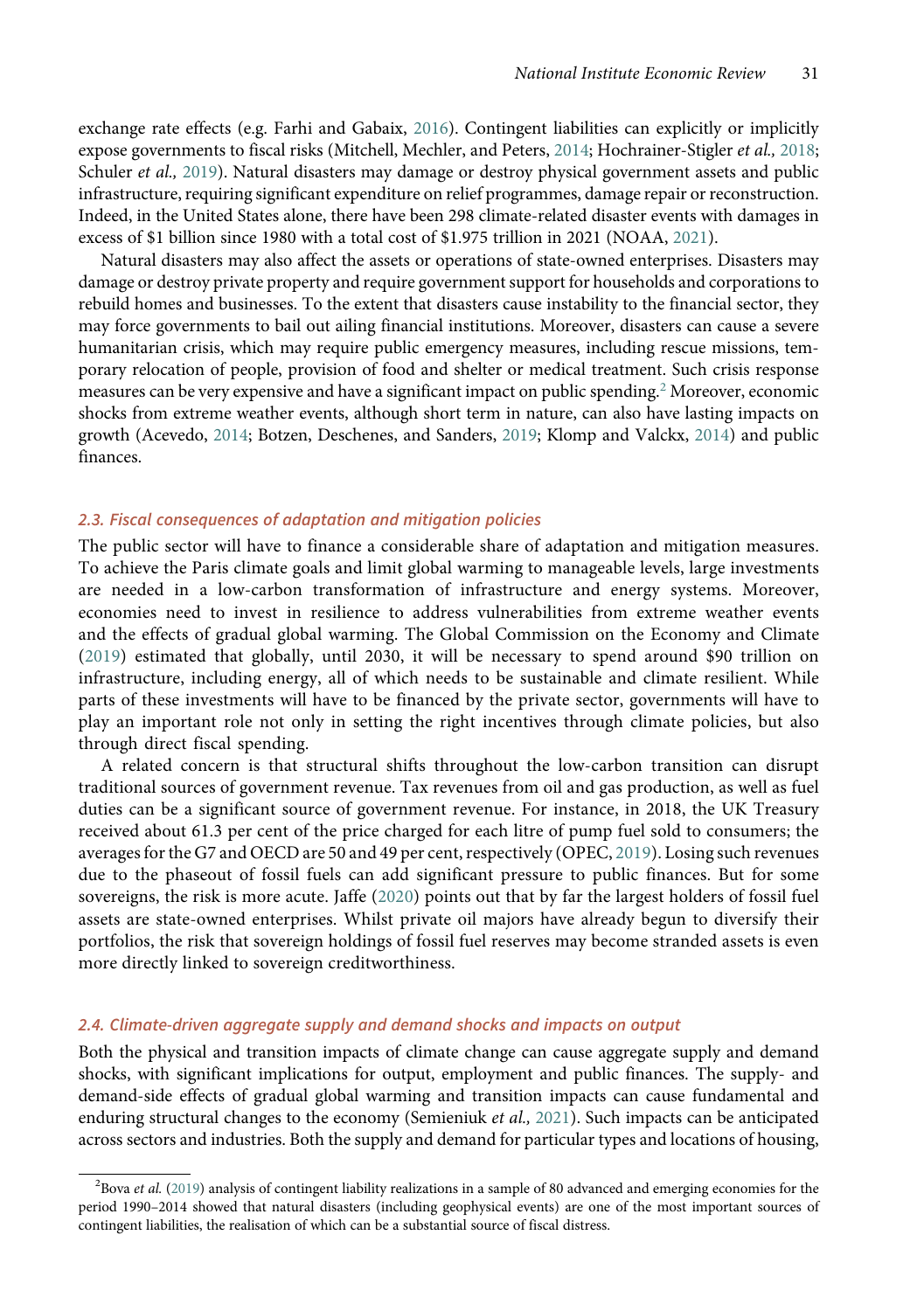insurance products, agricultural output, transport infrastructure and even university degrees and training programmes are likely to be affected (Hepburn et al., [2020\)](#page-17-0).

Current models vary in their projections of the reduction in national output (GDP) arising from different warming scenarios. Conservative estimates project reductions in global per capita GDP of between 7 and 13 per cent, varying significantly across countries depending on the pace of temperature increases and variability of climate conditions, by 2100 (Kahn et al., [2021](#page-17-0)), mid-range estimates indicate a 7–14 per cent reduction for a 3.5C warming world (Kalkuhl and Wenz, [2020](#page-17-0)), whilst estimates at the higher range indicate a loss of 21 per cent (Burke, Hsiang, and Miguel, [2015\)](#page-16-0). A country's long-term growth potential will inevitably have ramifications for its public finances and debt sustainability. These could be even larger if, as recent research suggests, the volatility of temperature rises with its average (Kahn et al., [2021](#page-17-0)). Kotz et al. [\(2021](#page-17-0)) show that independent of the rise in average temperature, an increase in the variability of temperature by 1° results in a 5 percentage point reduction in regional growth rates, on average.

#### 2.5. Impacts on innovation, competitiveness and efficiency

Most accounts of the effect of climate policies on innovation take an optimistic tone. From Hicks [\(1932](#page-17-0)) to Stern [\(2007](#page-18-0)), it is argued for instance that carbon prices will induce innovation in low carbon alternatives. However, this presupposes that carbon prices are sufficient to overcome not only the emissions externality, but also any additional market failures (e.g. asymmetric market power, lobbying influence and path dependencies) that tend to favour the status quo. Moreover, if climate-induced innovation takes the form of more efficient complements for carbon intensive industries, such as a more fuel-efficient internal combustion engine, they could serve to further lock-in carbon intensive infrastructure and production. If in contrast, climate-induced innovation accelerates the adoption substitutes such as electric vehicles, the transition may be faster.

Even if the net effect of climate on innovation is positive, genuine concerns about how this translates into fiscal risk remain. For instance, if climate-driven innovations render human and physical capital obsolete, the employment and subsequent social effects could be severe (see Section 2.9). Assets that were initially expected to be productive for many years may become stranded abruptly. In order to meet climate targets consistent with a 50/50 chance of limiting temperatures to 2° above pre-industrial times, a third of global oil reserves, half of gas reserves and 80 per cent of current coal reserves will have to remain in the ground or, if they are burned, the emissions will have to be captured and stored (McGlade and Ekins, [2015\)](#page-18-0). But the risk from stranding does not end with fossil fuels. 'Downstream' transport infrastructure, refineries, carbon-intensive industrial facilities and power generation assets also risk being stranded. Financial services heavily invested in all these fossil fuel entangled sectors will also be hit with great concerns around systemic risk and sovereign risk, if large financial institutions or governments become insolvent (Pfeiffer *et al.*, [2016\)](#page-18-0). Skills, ideas and institutions will also become outmoded.

Another concern is the global distribution of innovation and its rewards. Countries which delay investment and transition could miss out on first-mover advantages, learning by doing and global competitiveness (see Section 6). Finally, the possibility cannot be ruled out that delayed action means that climate change imposes significant physical losses on national output, unevenly distributed across countries. In such a world, it is reasonable to consider that innovation and competitiveness in the hardest hit countries would suffer significantly.

## 2.6. Effects of climate change on productivity

The direct and transition effects of climate change on productivity are likely to be negative on net, owing largely to its effects on human, physical and natural capital. The likely effects of warming, and especially rising temperature volatility, on human health and labour productivity are increasingly well established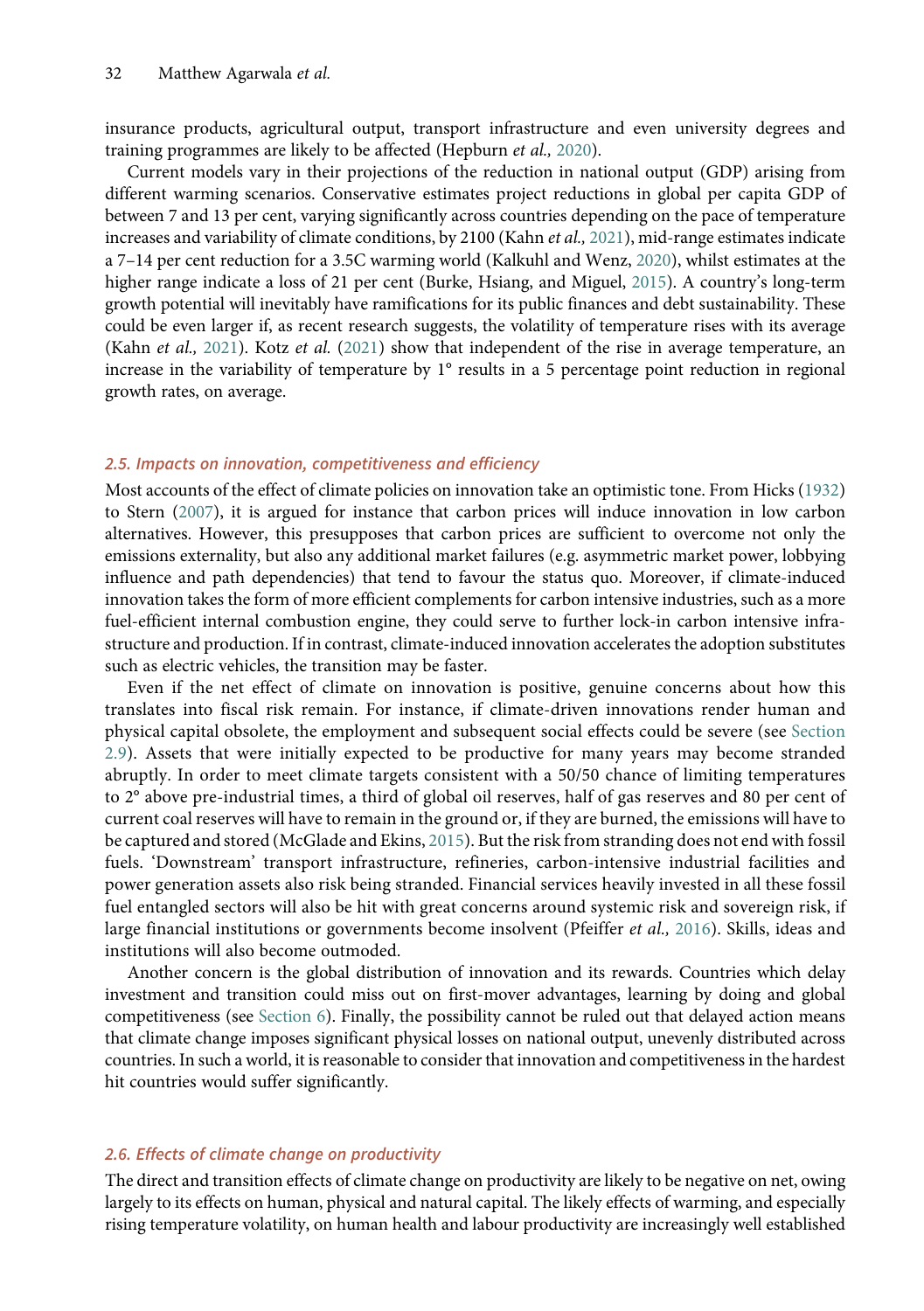and their consequences for national output are of first order concern (Day et al., [2019](#page-16-0)). Despite difficulties in distinguishing between supply and productivity effects, empirical studies and model results generally agree that the effect of climate on labour will vary across sectors (indoor vs. outdoor work; see Kahn et al., [2021](#page-17-0) for a within-country study of the ten sectors in the United States) and countries (it will be more severe in the tropics) (Dasgupta et al., [2021](#page-16-0)). Estimates indicate that heat stress has already reduced labour capacity by 10 per cent in peak temperature months over recent decades, and could rise to a 20 per cent reduction in labour capacity globally in the hottest months by 2050 (Dunne et al., [2013\)](#page-17-0).

The productivity effects are of course not limited to impacts on human capital. Recent years have seen physical infrastructure forced to operate at reduced capacity due to extreme weather events. Obvious examples for the UK include trains operating at reduced speeds due to high temperatures (which affect metal tracks), airport disruption due to winter storms and local transport disruptions due to floods. In Texas, winter storm Uri in February 2021 triggered a wave of blackouts as energy infrastructure seized in sub-zero temperatures, leaving more than two-thirds of Texans without power for an average of 42 h during the week of the storm, and an official death toll<sup>3</sup> of 151 (Watson *et al.*, [2021](#page-19-0)). Both the impairment and stranding of physical infrastructure have consequences for productivity estimates and subsequently, macroeconomic risks.

## 2.7. Climate risks to financial system stability

Climate change, and policy responses to it, pose a material and systemic risk for the financial sector (Bolton et al., [2020;](#page-16-0) Monasterolo, [2020;](#page-18-0) NGFS, [2019](#page-18-0)). Using an IAM to estimate the expected 'climate value at risk' (climate VaR) of global financial assets, Dietz et al. ([2016](#page-17-0)) show that 1.8 per cent of total global financial assets were at risk of climate change along a business-as-usual emissions path, and because risks are concentrated in the tails, this rises to 16.9 per cent for the 99th percentile of climate VaR. This has direct consequences for pensions and investment funds, especially given their heavy exposure to assets that could become stranded in a disorderly transition to net zero (Battiston et al., [2017](#page-16-0)).

Such climate-induced financial vulnerabilities can spill over to the public sector and give way to a negative feedback loop between financial sector instability and sovereign risk (Acharya et al., [2014](#page-15-0); Angelini et al., [2014;](#page-16-0) Dell'Ariccia et al., [2018;](#page-17-0) Farhi and Tirole, 2018; Gennaioli et al., [2018\)](#page-17-0). A weakening of the sovereign balance sheet due to public debt-funded bailouts of banks can further weaken the credit profile of banks due to their sovereign debt holdings and lead to a 'doom loop' (Farhi and Tirole, [2018\)](#page-17-0). Governments may also rely on domestic banks as a source of funding during periods of financial crisis, putting additional pressure on them to hold more government bonds and worsening the negative feedback effects between financial sector and sovereign risk.

#### 2.8. Impacts on international trade and capital flows

Climate change can have substantial impacts on an economy's trade in goods and services and capital flows with the rest of the world with potentially significant ramifications for countries' balance of payments positions and, ultimately, sovereign risk. Both the physical impacts of climate change and the disruptions resulting from the climate policies that trading partners adopt, technological change or changes to consumption patterns can affect international trade and financial flows. Historically, balance of payment problems have often been at the root of country risk and led to external debt crises (Bouchet et al., [2018](#page-16-0)). Protracted current account imbalances tend to cause liquidity problems and, if not resolved, solvency problems. The current account balance is therefore an important indicator of sovereign risk.

<sup>&</sup>lt;sup>3</sup>Further analysis based on excess death calculations put the death toll between 426 and 978, with a best estimate of 702 (Aldhous et al., [2021](#page-16-0)).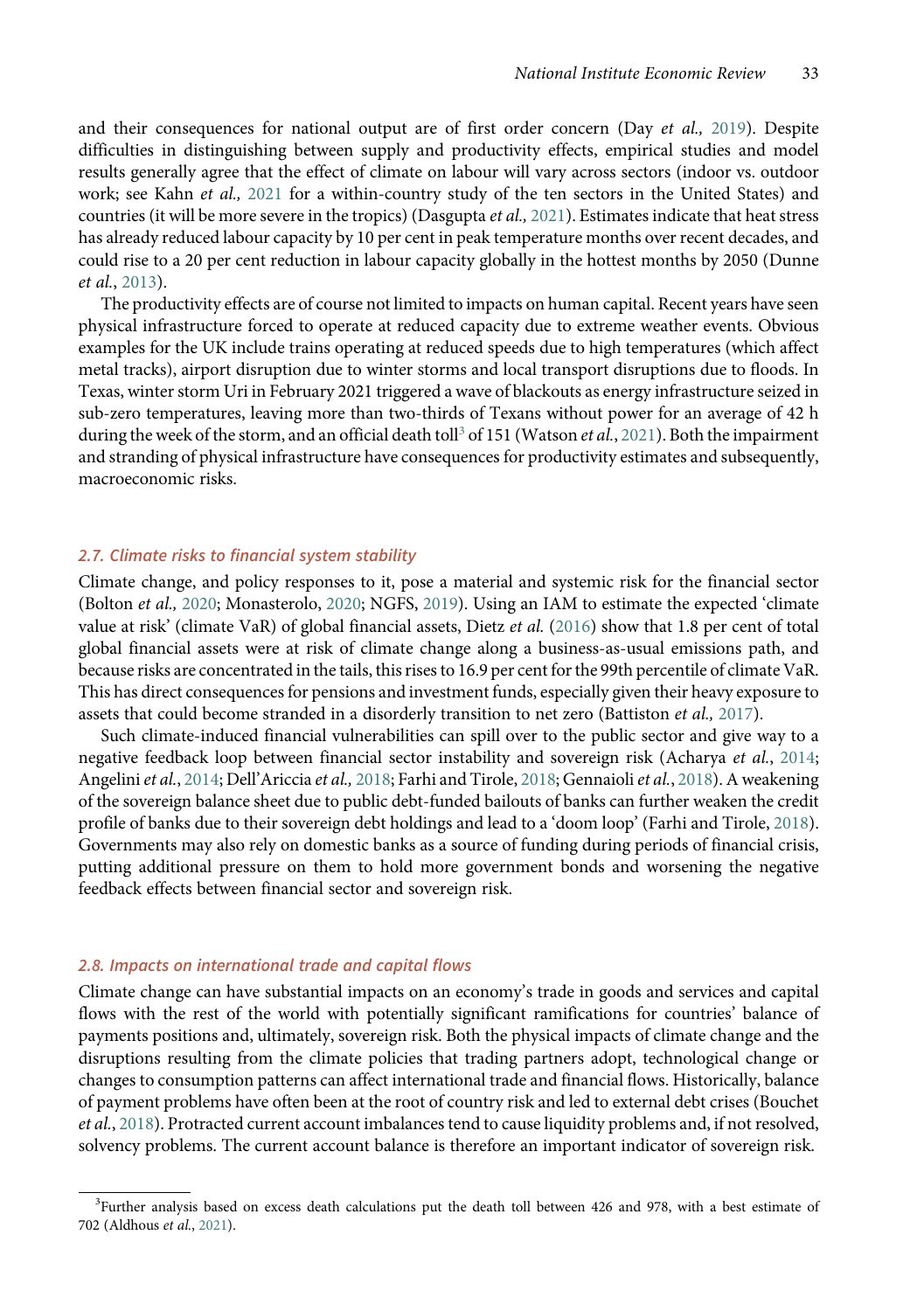Decarbonising the global economy may have counterintuitive consequences for many fossil fuel-rich nations. Ultimately, the magnitude and even the sign of the effect on fossil fuel export revenues depends on the characteristics of resource endowments, including carbon intensity and ease of extraction. Some models suggest that oil and gas owners may benefit during the transition if carbon taxes make dirtier fuels, such as coal and heavy oil less competitive (Coulomb and Henriet, [2018\)](#page-16-0). Whilst the most carbonintensive fossil fuels will likely be stranded, some estimates suggest the so-called 'Grey Paradox' could increase the net present value of OPEC revenue by up to 4 per cent (Persson et al., [2007](#page-18-0)).

## 2.9. Impacts of climate change on political stability

The economic and social effects of climate change may accentuate the social tensions within a society and fuel political instability. Moreover, climate change leads to large-scale migration movements, which could also lead to political tensions or even inter- and intrastate conflicts. Political instability can undermine the ability or willingness of a government to repay its debt. For instance, Clark [\(1997](#page-16-0)) emphasised the potential impact of political events on the probability of sovereign default, while Cuadra and Sapriza [\(2008\)](#page-16-0) maintained that countries that are politically unstable and more polarised have higher default rates and as a result have to pay a higher default risk premium in international credit markets.

These transmission channels are not independent of each other. Climate impacts can magnify the transmission of risk through multiple channels. The socioeconomic and fiscal effects of climate change are multifaceted and depend on the policies taken or not to mitigate and adapt to these risks. Nor is it guaranteed that all of the impacts through these transmission channels will necessarily be negative, that is, exacerbating risk. Particularly around issues of innovation, competitiveness and productivity, welldesigned climate policies can actually serve to reduce sovereign risk. This is especially likely if mitigation and adaptation policies enhance human, physical and natural capital (Agarwala *et al.*, [2020](#page-16-0)). Similarly, a revolution in green finance could help support a just transition characterised by high returns as low-carbon investments and technologies begin to out-compete their carbon-intensive counterparts. Climate-proofing public finances hence ought to be a key priority of public policy.

## 3. Climate risks and sovereign creditworthiness

Despite growing evidence of the risk channels outlined in Section 2, mainstream estimates of sovereign risk—especially sovereign credit ratings—have so far been slow to adjust. Although credit ratings agencies have started to discuss climate-related risks, even acquiring climate data firms, there is little evidence that sovereign ratings have been affected. This is an important consideration. The efficient market hypothesis depends on the availability of reliable information about risk. If sovereign ratings cannot be shown to respond to the growing scientific and economic evidence of the consequences of climate change, markets and investors may struggle to correctly identify, price and manage risk throughout their portfolios.

Recent empirical analyses suggest that the scientific and economic evidence is sufficient to demonstrate an effect of climate on sovereign creditworthiness. By introducing an integrated assessment model into the European Stability Mechanism's debt sustainability analysis optimisation model, Zenios [\(2021](#page-19-0)) finds that adverse climate effects on debt dynamics arise as early as 2030. He argues that European institutions including the European Commission, European Central Bank, European Stability Mechanism, European Fiscal Board and member states' finance ministries should incorporate climate change into sovereign risk assessments.

Cevik and Jalles [\(2020a](#page-16-0)) estimate the effect of climate vulnerability on credit ratings of 67 sovereigns between 1995 and 2017, finding that vulnerability negatively affects sovereign credit ratings. However, the result is not robust to different model specifications. More fundammentally, this backwards-looking analysis cannot be used to make inferences about the future affect of climate change on creditworthiness,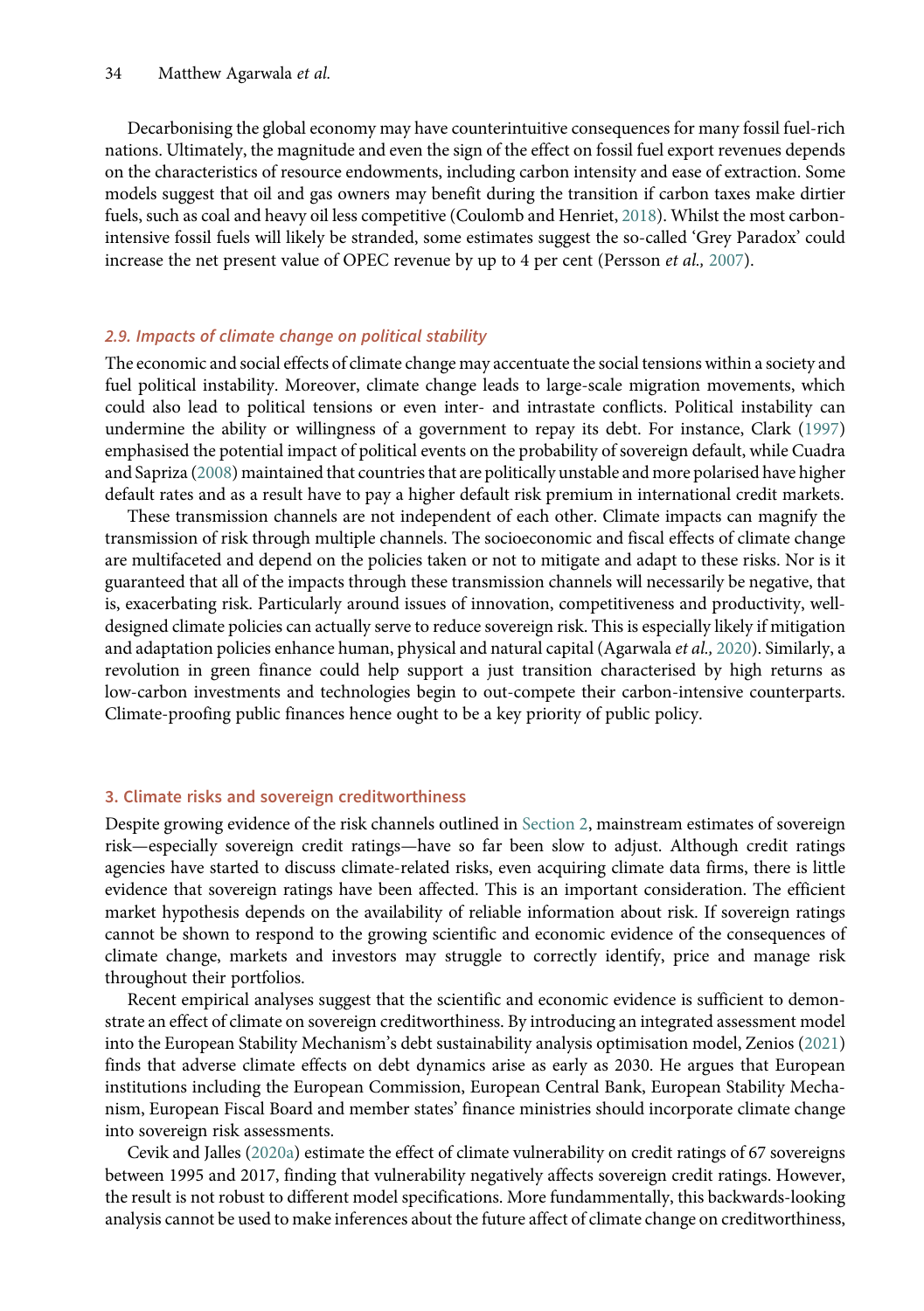#### Panel B: Climate-adjusted Ratings: 2030-2100 (RCP 2.6)



Figure 2. Climate-adjusted ratings to 2100 (RCP 8.5 vs. 2.6). Source: Klusak et al. ([2021](#page-17-0)). The horizontal axis indicates current ratings by S&P and the thick black line represents exact matches between current and predicted ratings. The dotted lines are the best fit lines for climate-adjusted ratings under RCP 8.5 and 2.6, respectively, for 2030, 2050, 2070 and 2100 (Panels A and B). RCP 2.6 and RCP 8.5 are consistent with warming of less than 2C and 4.5–5C relative to pre-industrial levels, respectively.

which is clearly the more important question for managing the public finances over the medium- to longrun.

Klusak et al. ([2021](#page-17-0)) is the first paper which offers a forward-look into the effects of climate on sovereign credit ratings. Combining climate-economic models with observed sovereign ratings and an artificial intelligence (AI) model, they construct the world's first climate adjusted sovereign rating for 108 sovereigns under three climate scenarios. Results indicate that climate change will exert downward pressure on ratings as early as 2030 with an increasing magnitude throughout the century (see Figure 2). Preliminary results show that if global emissions follow their recent trend, the UK could see a 1-notch downgrade (on a 20-notch rating scale) by 2030, growing to more than three notches by the end of century under a high emissions scenario (RCP 8.5). If instead emissions profiles are consistent with limiting warming to 2C, the UK's sovereign downgrade would be limited to approximately 1 notch by 2100.

#### 4. Climate change and the cost of sovereign debt

Panel A: Climate-adjusted Ratings: 2030-2100 (RCP 8.5)

Weak fiscal positions characterised by high debt, high deficits and low growth increase sovereign the cost of public borrowing (Barrell and Holland, [2009\)](#page-16-0). Whilst early climate models indicated that the worst effect of climate change would accrue far in the future, sovereign debt markets may be expected to price these effects in earlier. Indeed, empirical evidence suggests that climate vulnerability has already raised the average cost of debt in climate-vulnerable developing countries. A first analysis of the nexus between climate vulnerability and the cost of capital by Kling et al. ([2018](#page-17-0)) showed that countries with higher exposure to climate vulnerability incur a risk premium on their sovereign debt.<sup>4</sup> Conducting a panel and principal component analysis with annual data for a sample of developing and advanced 46 countries over the period 1996–2016, Kling et al. [\(2018](#page-17-0)) find that, controlling for macroeconomic factors, climate vulnerability has increased debt costs for a subgroup of 25 climate-vulnerable developing countries by

<sup>&</sup>lt;sup>4</sup>Kling et al. ([2021](#page-17-0)) show that this effect also extends to the corporate cost of capital. Using panel data of 15,265 firms in 71 countries over the period 1999–2017, they invoke panel data regressions and structural equation models and show that climate vulnerability increases the cost of corporate debt directly and indirectly through its impact on restricting access to finance.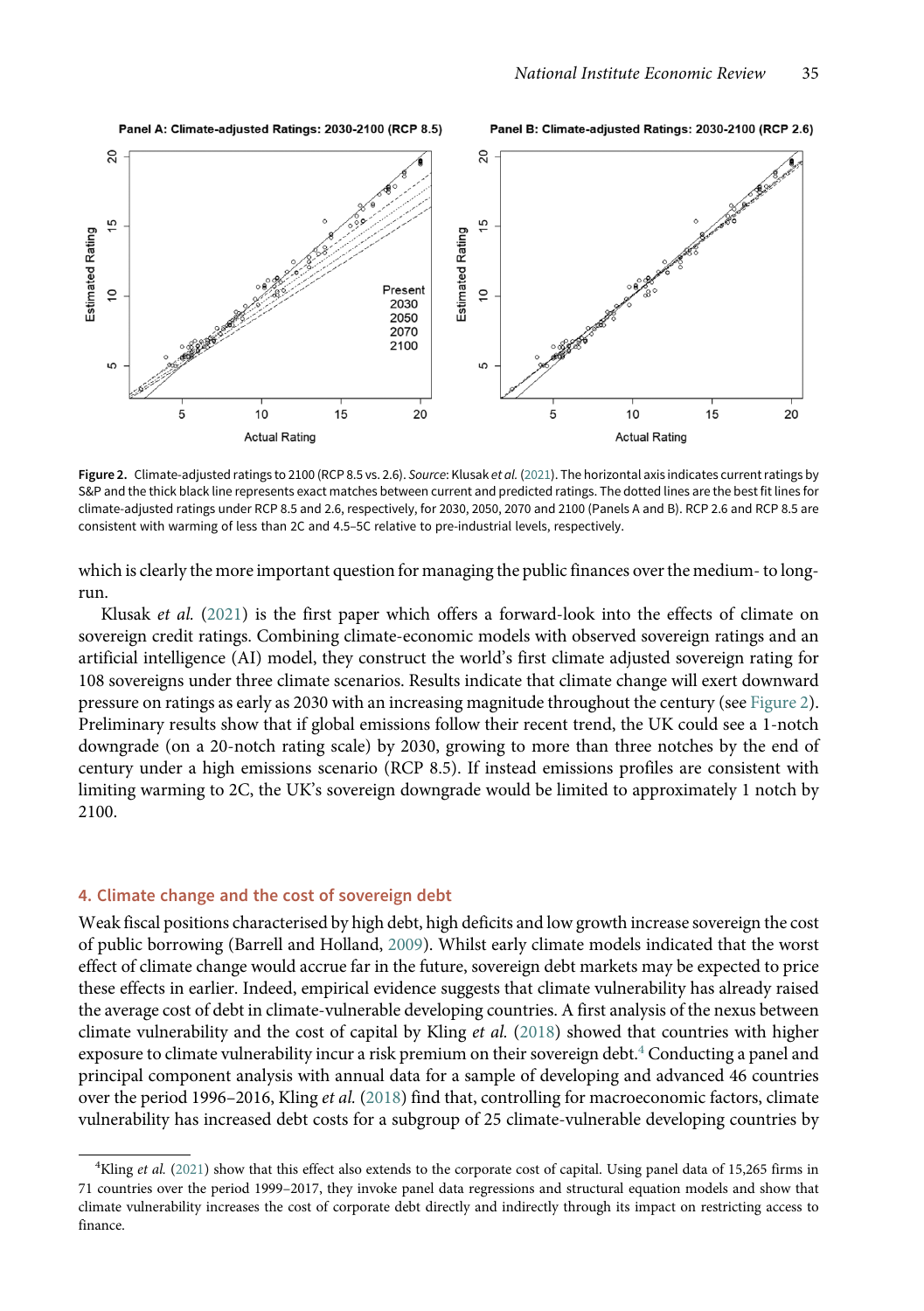1.17 percentage points. In absolute terms, this translates into \$40 billion in additional interest payments for 40 climate-vulnerable countries over the period 2007–2016 on government debt alone. Projections suggest additional interest payments attributable to climate vulnerability to increase to between \$146 and 168 billion for the same group of countries over the next decade (Buhr et al., [2018](#page-16-0)).

Subsequent studies have corroborated the positive effect of physical climate vulnerability on the cost of government debt. Using data for 98 advanced and developing countries over the period 1995– 2017, Cevik and Jalles ([2020b\)](#page-16-0) replicate the methodology and measures employed by Kling et al. ([2018](#page-17-0)) and confirm their findings. Using refined measures of climate risk and resilience and a higher data frequency for 40 advanced and emerging economies, Beirne et al. [\(2021a](#page-16-0)) also confirm the findings of a climate risk premium by Kling et al. [\(2018](#page-17-0)). Moreover, Beirne et al. ([2021a\)](#page-16-0) develop a set of panel structural VAR models that indicate the reaction of bond yields to climate risk shocks becomes permanent after around 18 quarters with high-risk economies experiencing the largest permanent effects on yields. Beirne et al. [\(2021b](#page-16-0)) conduct an in-depth analysis of the link between climate change and sovereign risk in Southeast Asia, one of the regions most heavily affected by climate change. Both the country-specific and the panel estimates for six Southeast Asian countries with monthly data for the period 2002–2018 show that greater climate vulnerability appears to have a sizable positive effect on sovereign bond yields, while greater resilience to climate change has an offsetting effect, albeit to a lesser extent.

Looking at climate transition risk, Battiston and Monasterolo ([2020](#page-16-0)) employ a financial pricing model with forward-looking simulations to estimate effects of climate risk on the sovereign bond yields of 34 countries. They find that economies that are highly exposed to carbon-intensive sectors incur higher yields on their sovereign bonds. Klusak et al. ([2021](#page-17-0)) use an AI-based approach to estimate the additional cost of sovereign and corporate debt resulting from climate-driven downgrades under various warming scenarios. Under the low emissions scenario (RCP 2.6) the UK's 0.92-notch downgrade by 2100 would amount to an increase in the annual interest payment on public debt of \$2.0–3.0 billion and an increase of \$250–440 million on corporate debt. Under the high emissions scenario (RCP 8.5), this rises to \$7.54–11.31 billion and \$0.94–1.65 billion in additional interest payments on sovereign and corporate debt respectively. Relative to 2020–2021 levels, the increase in annual debt servicing costs for UK central government debt (net of the Asset Purchase Facility) ranges from 9 to 13.6 per cent under RCP 2.6–33.8– 50.7 per cent under RCP 8.5 (House of Commons, [2021\)](#page-17-0). These preliminary estimates should be considered severe underestimates because the effect of downgrades is placed on the pre-pandemic level of debt. The figures would grow with the level of debt over the century.

For comparison, figures for G7 plus China show that climate-induced downgrades could increase the cost of sovereign debt by \$18.18–27.27 billion (\$113.93–170.89 billion) under the RCP 2.6 (RCP 8.5) scenario. The additional annual interest payments of corporations will reach \$5.35–9.36 billion (20.75– 36.31 billion) by 2100.

## 5. Measuring the impact of a transition to net zero on the UK economy and public finances: Using OBR and CCC projections

In this section, we demonstrate how the transmission pathways set out in Section 2 map onto the likely impacts of the UK's transition to net zero on the national economy and the public finances, drawing insights from the UK OBR's recent Fiscal Risks Report (OBR, [2021](#page-18-0)). The report uses the highly credible UK Climate Change Committee (CCC) figures to conclude that meeting net zero will leave GDP 1.4 per cent lower than the hypothetical counterfactual path in 2050 and public debt 21 per cent of GDP higher. It is important to note that the report makes no attempt to account for the positive impact on UK debt from forgone climate damages and risks, reflecting the fact that the UK is a marginal player when it comes to global emissions. The focus is therefore solely on transition costs from the UK's efforts to reduce emissions and efforts to adapt to a changing climate and associated risks. Nevertheless, the headline analysis needs to be interpreted carefully and masks a much richer story.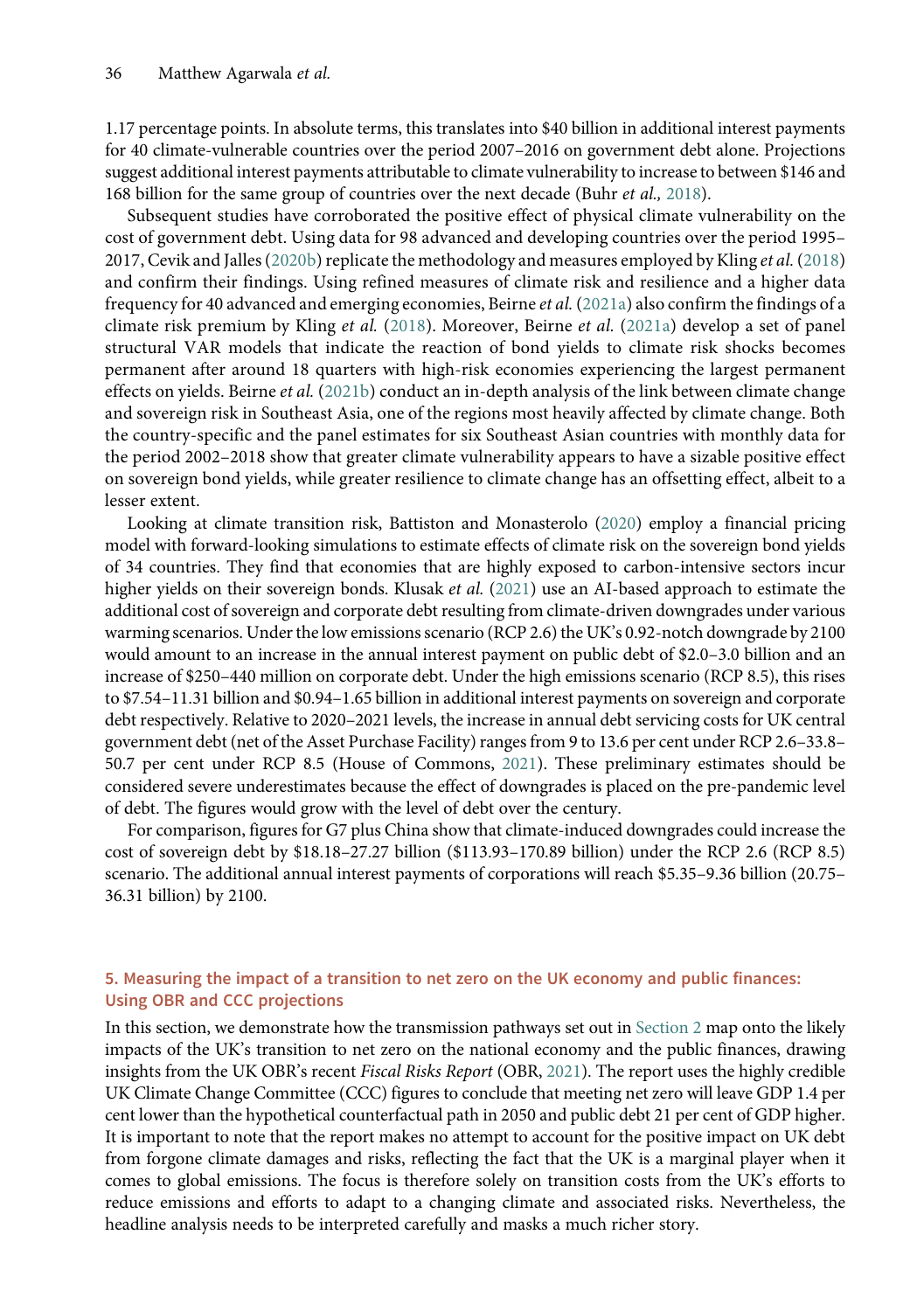Firstly, the likely costs and benefits are unevenly distributed through time. Higher net spending outlays early on are likely to generate higher net revenues down the line, thereby promoting rather than eroding public debt sustainability over the longer term.

Early fiscal outlays must be viewed as investment costs, which expand the public sector's net worth by generating net revenues or public returns down the line. Indeed, the CCC numbers which the OBR uses show that by 2050, operating costs in *most* sectors are expected to be lower than under a net zero scenario relative to baseline, a trend that would be expected to continue through the second half of the century with the potential to boost the public finances. Starting with cars, and moving progressively sector by sector, the falls in operating costs become so large that in total they begin to offset the additional capex costs (see Figure 3) from around 2040 net 'costs' become negative.

By truncating the cost benefit analysis at 2050, and assessing the integral only over the next 30 years, the OBR analysis includes the bulk of the (front-loaded) investment cost, but excludes decades and centuries of future net gains. To illustrate the point, consider a policymaker charged with assessing the case for education spending. The cost savings over this period from eliminating public spending on primary, secondary and tertiary education might well exceed the forgone net revenues from lower wages and social disruption in the first 30 years. Yet, a policymaker would be rash to scrap all education spending knowing that a stream of positive net returns will accrue for many decades into the future, just because they fell outside the analytically arbitrary cut-off date for the projection.

The second question surrounds the presumed impact of early action on productivity growth. The baseline numbers assume that additional investment to address climate impacts and transition requirements crowds out alternative investment and leaves UK productivity lower by mid-century. But this is far from a foregone conclusion. An accurate prediction of the impact of a low-carbon transition on GDP in



Figure 3. (Colour online) Capital and investment costs and operating cost savings in the Balanced Net Zero Pathway. Source: UK Climate Change Committee (CCC), Sixth Carbon Budget ([2021\)](#page-18-0).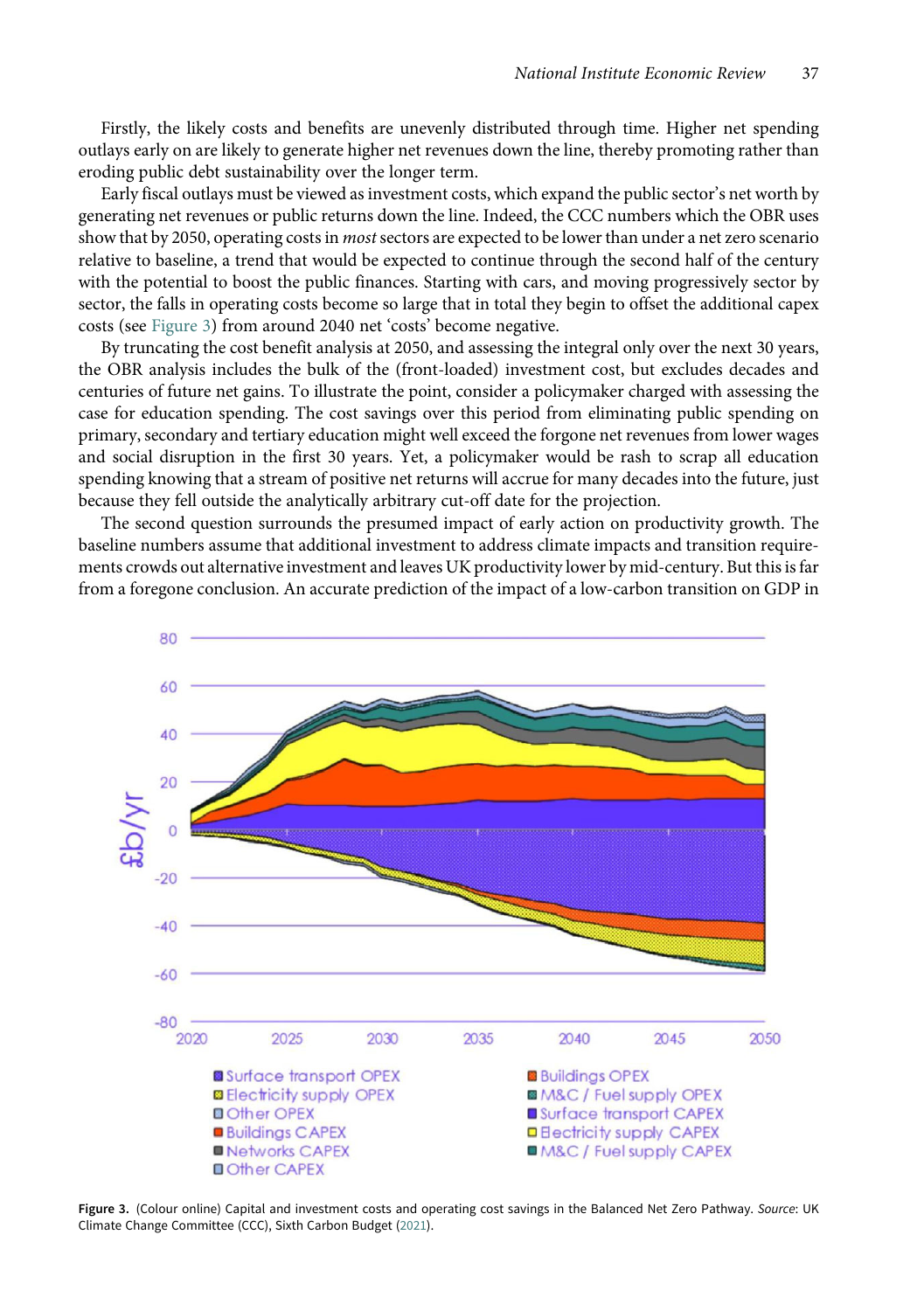<span id="page-11-0"></span>30 years' time is, of course, unrealistic. But it is important to note that the numbers quoted by the OBR are hugely sensitive to changes in the economy's dynamic productive potential. The OBR's own calculations suggest a boost to annual productivity growth of less than 0.05 per cent would potentially wipe this out this loss.<sup>5</sup>

Such a productivity gain is not trivial, were it available. But it is important to recognise that this is not an absolute gain, it is a hypothetical gain assessed against a baseline scenario in which the UK charts a future based on high-carbon goods and services. However, such a scenario is highly vulnerable to negative output shocks associated with stranded and devalued assets. All told, there is evidence to suggest that the OBR are being overly conservative. Over time, investing in cleaner, more efficient and innovative production is likely to be more productive than relying on the technologies of the previous century (Way et al., [2021](#page-19-0)). This is even before account is taken of climate damages, which can mount much more quickly as productivity growth is eroded through endogenous impact of destroyed or devalued capital (Dietz and Stern, [2015](#page-17-0)).

The economics of innovation and productivity means the cost of meeting various decarbonisation and resource-management targets are not only hard to predict, but that they are path-dependent (Aghion et al., [2014](#page-16-0)). Initial conditions and decisions made today, in changing behaviour and generating innovation, matter greatly. Relatively small interventions can generate a virtuous cycle of innovation, investment and falling costs of green technologies as evidenced in the renewable energy and vehicle sectors. By contrast, lock-in of resource- and carbon-intensive infrastructure, behaviour and institutions increases the cost of attaining sustainable pathways.

The sheer scale of the low-carbon transition generates productivity enhancing network effects and economies of scale in production and discovery. These are already apparent having caught most commentators by surprise. The price of solar photovoltaic has dropped by 83 per cent since 2010, a period over which the price of wind turbines fell nearly 40 per cent (Liebreich, [2018\)](#page-18-0). These technologies are increasingly producing cheaper power than most coal- and many gas-fired power plants (Figure 4).



Figure 4. (Colour online) Levelised costs of electricity (constant 2019 US dollars per kWh). Source: Committee on Climate Change, 2020.

<sup>5</sup> See Section 3.127 of the OBR's, [2021](#page-18-0) Fiscal Risks Report. It should also be noted that the compositional affects from the transition on net revenues (e.g. losses in vehicle excise duty revenues) can be compensated by changes in tax rates and regimes. But the impact on the public finances from changes in the underlying growth of consumption, wages, profits and employment are harder to offset without adding distortions to the economy.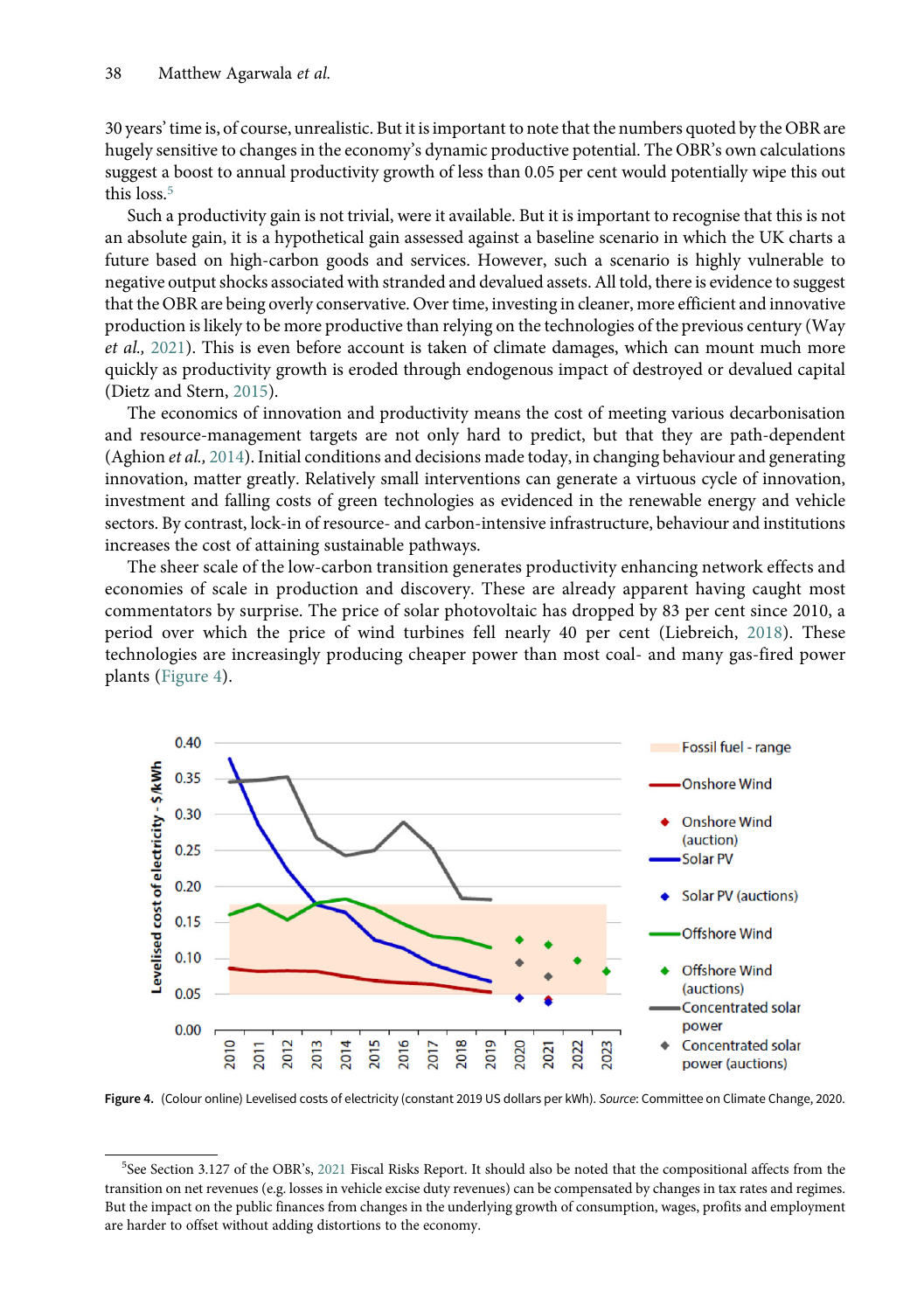The important lesson from [Figure 4](#page-11-0) is not just that renewable energy now competes with fossil fuels (net of infrastructure and subsidies), but rather how this transition came about and what lessons can be learned to stimulate further innovations. The pace and extent of cost reductions required a series of several interconnected, amplifying feedback mechanisms. These include:

- Learning-by-doing. With deployment, lessons are learned on how to manufacture, distribute, install, run and maintain equipment more efficiently.
- Economies of scale in production and distribution. Unit cost fall as production and distribution ramp up once large, fixed costs are incurred.
- Network and coordination effects. This reflects the greater advantages of moving in tandem with others, such that the gains are higher the more economic agents are taking similar action.
- Sector spill-overs. Not only have sustainable technologies been shown to have predictably higher cost-reducing learning rates, but they have also been shown to have positive productivity spillovers into other sectors of the economy. Using data on 1 million patents and 3 million citations, Dechezleprêtre et al. ([2014](#page-16-0)) suggest that productivity enhancing spill-overs from low-carbon innovation are over 40 per cent greater than from conventional technologies (in the fossil fuel energy production and transportation sectors).
- Social and institutional feedbacks. Acceptable standards of behaviour and social norms are liable to change (Licht, [2008;](#page-17-0) Ostrom, [2000;](#page-18-0) Posner, [1997](#page-18-0)).
- Evolution of consumer behaviour. Consumer tastes are key in the attribution of future value to goods and services and consumers routinely influence one another, leading to positive feedbacks and crowd effects and changing consumption patterns. The heterogeneity of real-world consumer behaviour is readily inferred from standard innovation diffusion theory where technology adoption typically follows s-shaped patterns starting with innovators and early adopters, through the majority to finally affect laggards (Mercure et al., [2021](#page-18-0))
- Expectations. People's changing expectations with shape the nature and pace of change. Perception of new technologies as superior leads to behaviour change which itself facilitates their successful adoption (Van der Meijden and Smulders, [2017\)](#page-18-0). Expectations that the cost of a net zero transition will be inevitable and affordable can become self-fulfilling (Zenghelis, [2021a\)](#page-19-0).

[Figure 5](#page-13-0) demonstrates how these economic phenomena interact to drive innovation and transition. Note that initially, low levels of installed capacity are associated with high costs. This means markets alone were highly unlikely to deliver the necessary transition. Early-on, government leadership (subsidies and signals) was needed to drive initial investments. Learning-by-doing and economies of scale drove efficiency gains as installed capacity grew. Notably, coal has not become significantly cheaper over the same time period. Instead, social norms and consumer behaviour have driven demand for renewable energy, and in many parts of the world, for the complementary purchases such as electric vehicles. Strong policy signals on the phase-out of internal combustion engines have further shaped expectations, and manufacturers are responding by increasing the range of EVs available on the market.

Whilst it remains to be seen whether the story of renewable energy is an exception—the timescales, cost profiles and innovation pathways in other sectors may differ—it is clear that an early start, corresponding to the OBR net zero scenario, is therefore likely to cut the costs of transition and improve economic performance compared with delay and indecision. It may also be pivotal to shaping the longterm sustainability of the public finances.

The potential net benefits from early action would be expected to be higher if the UK moves in tandem with the other countries in imposing ambitious policies to generate innovation at scale. In such an environment, the net gains from low carbon investments would be far higher and the estimated increase in borrowing costs and corresponding downgrades in sovereign ratings reported in Sections 3 and 4 would also be far smaller, testifying to the importance of global coordination. Although Klusak et al. [\(2021\)](#page-17-0) identify the possibility of climate-driven downgrades even under RCP 2.6, their model makes no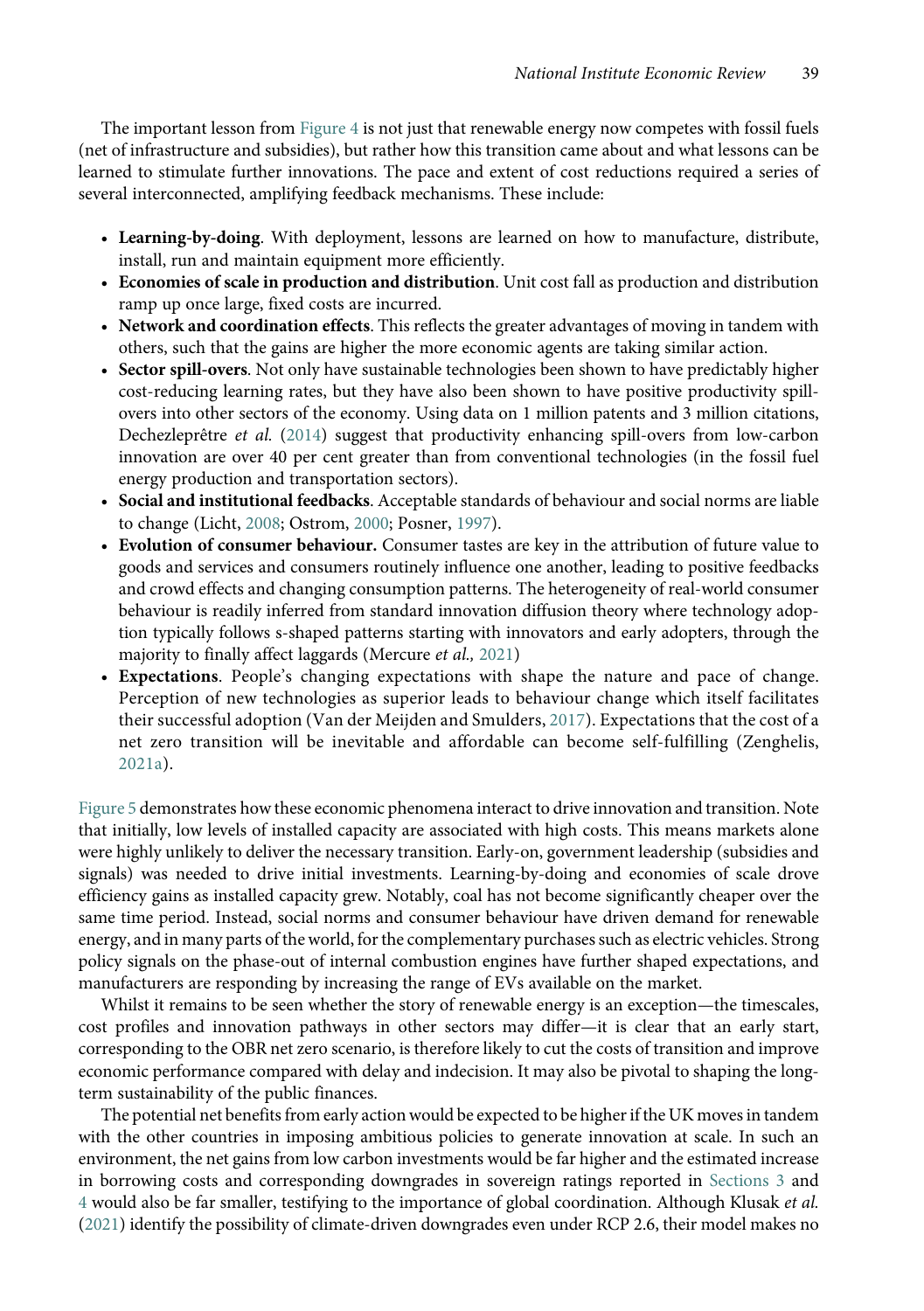#### <span id="page-13-0"></span>Electricity from renewables became cheaper as we increased our World in Data capacity – electricity from nuclear and coal did not



capacity. Gas is not shown because the price between gas peaker and combined cycles differs signficantly, and global data on the capacity of each of these sources is not available. The price of electricity from gas has fallen over this decade, but over the longer run it is not following a learning curve. Licensed under CC-BY OurWorldinData.org - Research and data to make progress against the world's largest problems by the author Max Rose

Figure 5. (Colour online) Renewable electricity costs fall as installed capacity rises. Source: Our World in Data ([2021\)](#page-18-0).

adjustment for early investments in adaptation. As the treatment of climate change in sovereign ratings methods becomes more sophisticated, one would expect investments in adaptive capacity to reduce the downward pressure of climate on ratings.

## 6. Competitive position and macroeconomic context

The transition will also affect any advanced economy's competitive position in changing world markets. Most European countries are small to medium sized open economies. Productivity and growth over long time periods will be driven by comparative as well as absolute advantages in new markets and these are not set in stone but are shaped by policy. This goes beyond comparing absolute investment and operating costs.

Falling behind on policies and investments may induce significant displacement of high productivity (and high productivity growth) activities to other countries, if the world shifts to low carbon resource efficient markets (e.g. as a result of global policies hostile to high carbon activities and undercutting technologies outcompeting high carbon incumbents).

Hidalgo *et al.* ([2007](#page-17-0)) and Mealy and Teytelboym [\(2021\)](#page-18-0) use network analysis to demonstrate that it is easier for countries to become competitive in new green products that require similar production capabilities and know-how to existing sectors. This helps demonstrate how green transitions are highly path-dependent: countries which successfully invest early in green capabilities have greater success in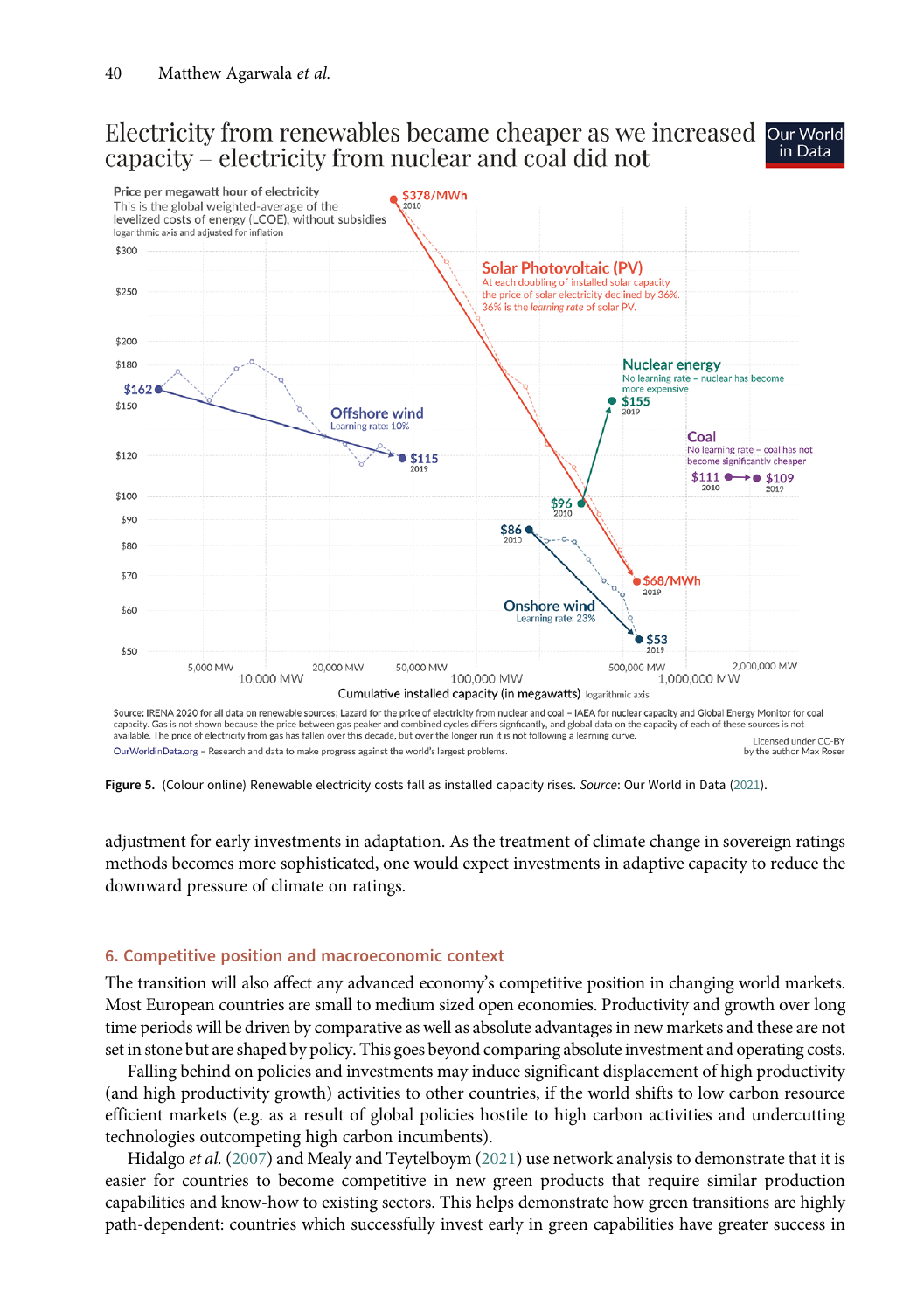diversifying into future green product markets. This also has potential implications for industrial policy seeking to develop comparative advantages in fast growing new sectors. The potential fiscal risks should be clear.

Other studies focus on 'revealed technological advantage' to determine where opportunities for sustainable growth and recovery might reside. Martin et al.  $(2020)$  $(2020)$  compare broad categories of technologies and find that the UK is relatively specialised in wind and ocean energy, as well as biotechnology and pharmaceuticals. They argue that the returns to public investments in these technologies are likely to be disproportionately high, improving the UK's longstanding poor productivity performance and competitiveness while also addressing large-scale disparities across and within regions (see also Stern and Valero, [2021](#page-18-0)).

The impact of adopting policies to transition the economy to net zero, and associated risks, is a function of the broader global macroeconomic context. Recent evidence on productivity strongly suggests the world needs markedly higher investment (Zenghelis, [2021b\)](#page-19-0). Weak private confidence has meant ex ante desired investment lagged desired saving for more than a decade, driving real risk-free interests rates to below zero.<sup>6</sup>

Negative rates in turn push the efficacy of monetary policy to its limits, fuelling asset price rises that disproportionately benefited the rich. A fundamental policy error following the crash of 2008 was introducing austerity programmes to balance budgets prematurely. Reduced public borrowing to invest exacerbated the problem of excess net saving (Auerbach and Gorodnichenko, [2017](#page-16-0)). Research suggests European countries suffered a decade of lower growth than the United States, which adopted a far more relaxed fiscal stance (Jordà and Taylor, [2016\)](#page-17-0).

## 7. Conclusion and policy imperatives

Climate change poses new risks which will affect the financial system, fiscal sustainability and sovereign debt markets. At the same time, attempts to meet agreed climate targets will require an unprecedented structural transformation of the global economy over the next two or three decades. The changing landscape of risks warrants new risk management and hedging strategies to contain climate risk and minimise the impact of asset stranding and asset devaluation. Yet, conditional on action being taken early, the opportunities from managing a net zero transition would substantially outweigh the costs.

Public investment in complimentary assets alongside supportive policies and institutions are prerequisites to 'crowd in' sustainable capacity and bolster the structural resilience of the economy. This historic growth opportunity has been reflected in large stimulus and recovery packages adopted in the Europe, the United States and other advanced economies. Each has placed clean investment at its heart.

Yet the call for public investment to boost productive capacity, following an unprecedented government response to the global pandemic, understandably has raised concerns about fiscal space. Public debt relative to GDP is already close to historic highs in many European countries. Combined with record broad money supply growth it has also rekindled fears of the return of inflation (Haldane, [2021\)](#page-17-0).

These justifiable fears notwithstanding, the risks from higher public debt in the short term, are far lower than the likely benefits (Stern and Zenghelis, [2021\)](#page-18-0). There are increasing opportunities associated with a public drive to steer a zero-carbon economy which can crowd in investment and expand capacity. The IMF Fiscal Monitor for October 2020 argued that an additional £1 in public borrowing to invest in 'job-rich, highly productive and greener activities' would generate an additional £2.7 of additional output (IMF, [2020](#page-17-0); Gaspar et al., [2020\)](#page-17-0). This marks scope for strong crowding-in. The markets agree: they continue to lend to

<sup>6</sup> The term neutral refers here to the rate that would prevail when the economy is operating close to capacity, not requiring either a tight/loose monetary stance to contain/stimulate demand. It reflects underlying structural factors shaping preferences for desired savings and investment, rather than cyclical positions dictated by policy rates. It reflects a countries equilibrium real rate of interest in the long run. According to Rachel and Smith ([2015](#page-18-0)), lower expectations for trend growth and shifts in desired savings and investment have driven a 400 bps of the 450 bps decline in the global long-term neutral rate since the 1980s. See Stern and Zenghelis ([2021](#page-18-0)).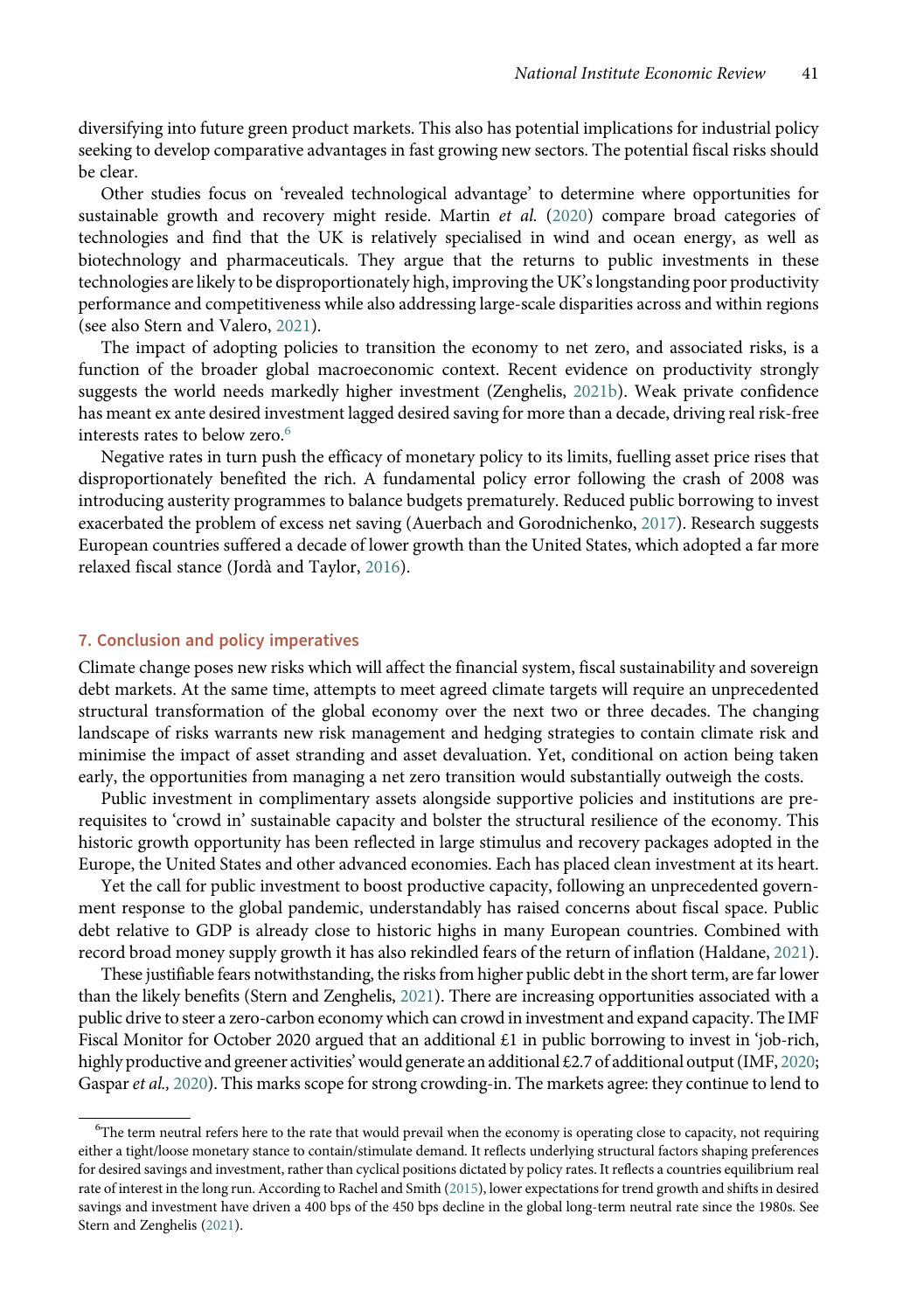<span id="page-15-0"></span>governments at real interest rates which remain at near-record lows. The most promising way to bring down public debt in the medium term is to borrow to invest now (Chudik et al., [2017](#page-16-0)).

A fundamental feature of transition and climate change is that the infrastructure, skills and ideas of the last century can quickly become a liability. Resource- and carbon-intensive physical, human and knowledge assets risk becoming devalued or obsolete. Early indications suggest that this may already be affecting some asset prices, even as fossil fuels continue to play a key role in the economy. However, due to the difficulty of translating climate risks to financial risks, markets have been slow to respond. It is for this reason that the Financial Stability Board's Task Force for Climate Related Disclosure is calling for mandatory disclosure and stress testing of assets (TCFD, [2017\)](#page-18-0).

It is increasingly recognised that growth is not only compatible with sustainability, but also requires it (Zenghelis, [2021b](#page-19-0)). Recent studies have highlighted the urgent need to strengthen the quality of natural assets (New Climate Economy, [2018\)](#page-18-0). They also point to numerous near-term opportunities associated with tackling particulate pollution, congestion, ill-health, biodiversity loss, inefficiency and waste and building more attractive, liveable cities. This is especially true after the COVID pandemic, which marks a period of dislocation and change affording a potential opportunity to lock in to pathways which create durable and resilient jobs (Stern et al., [2020\)](#page-18-0).

A recent survey of 231 economic experts from G20 countries, including central bank and finance ministry officials, found that major fiscal recovery packages that focussed on clean R&D spending, clean energy infrastructure, connectivity infrastructure, building upgrades, energy efficiency and investment in green spaces were considered best placed to boost long term growth (Hepburn et al., [2020](#page-17-0)).

## 7.1. Just and inclusive policies will lower transition costs

With many of the key barriers to the low-carbon transition being political and behavioural, rather than technological and economic, policymakers recognise the need to act quickly and carefully to ensure that change is in the interest of the many. This means compensating, reskilling and retooling those who stand to lose out, enabling them to participate in the new economy and provide the jobs of the 21st century. It also means supporting overstretched consumers who may face higher charges to fund transitional infrastructure investment. Ensuring a just transition will be central to maintaining social cohesion (Robins et al., [2019;](#page-18-0) Rydge et al., [2018\)](#page-18-0).

So how big are transition risks? The correct answer is that it is 'endogenous' (Ekins and Zenghelis, [2021\)](#page-17-0). It depends on the choices and actions we take today and in the future. The longer we wait to manage that transition, the bigger the dislocation risks and the higher the adjustment costs. Understanding the processes which drive innovation, change social norms and build stronger institutions will help decision-makers steer growth in a manner that is not only cleaner and more secure, but also more innovative, competitive and productive. This reduces transition risk. By this logic, any optimism must be conditional. It requires credible and ambitious action in the near term to avoid catastrophic and irreversible environmental risk and unleash private ingenuity and finance to build a more efficient, innovative and productive economy.

Acknowledgements. The authors are grateful Yamini Cinamon Nair for excellent research assistance and to Moritz Kramer, Stavros Zenios, NIESR and the organisers and participants of the 17<sup>th</sup> EUROFRAME Conference for insightful comments. We also thank the Editorial team and anonymous referees for helpful suggestions. MA, MB and PK acknowledge funding from the INSPIRE Network, MA & DZ acknowledge funding from the Wealth Economy project supported by LetterOne and The Productivity Institute, funded by the UK Economic and Social Research Council (grant number ES/V002740/1).

#### References

Acharya, V.V., Drechsler, I. and Schnabl, P. (2014), 'A pyrrhic victory? Bank bailouts and sovereign credit risk', Journal of Finance, 69, 6, pp. 2689–739.

Acevedo, S. (2014), 'Debt, growth and natural disasters: A Caribbean trilogy', IMF Working Paper 14/125, International Monetary Fund, Washington, DC.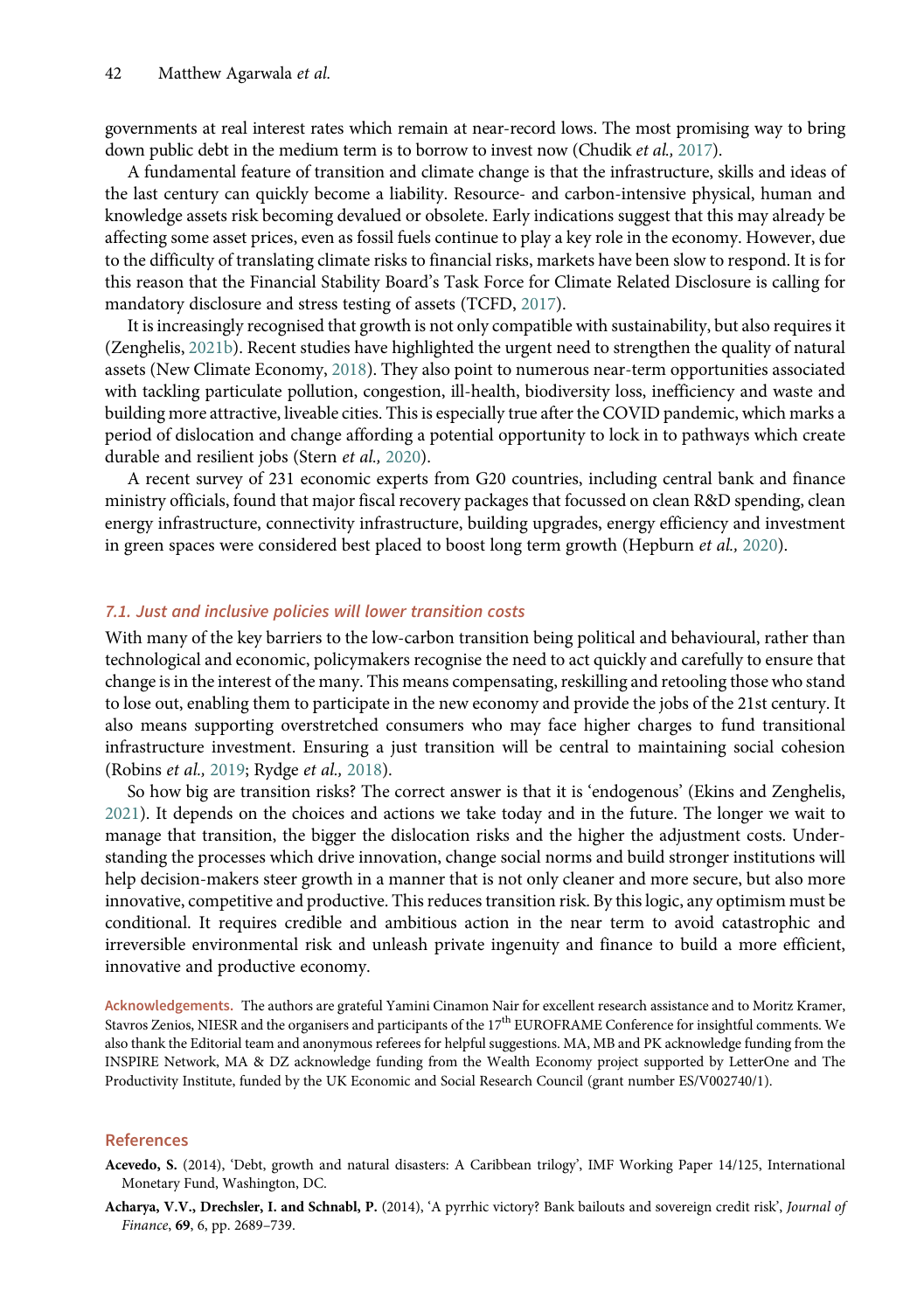- <span id="page-16-0"></span>Agarwala, M., Cinamon Nair, Y., Cordonier Segger, M.C., Coyle, D., Felici, M., Goodair, B., Leam, R., Lu, S., Manley, A., Wdowin, J. and Zenghelis, D. (2020), 'Building forward: Investing in a resilient recovery', Wealth Economy Report to LetterOne. Cambridge: Bennett Institute for Public Policy, University of Cambridge.
- Agarwala, M. and Coyle, D. (2020), 'Natural capital in climate models', Nature Sustainability, 4, pp. 81-2.
- Aghion, P., Hepburn, C., Teytelboym, A. and Zenghelis, D. (2014), 'Path dependence, innovation and the economics of climate change', Centre for Climate Change', Economics and Policy/Grantham Research Institute on Climate Change and the Environment Policy Paper & Contributing Paper to New Climate Economy.
- Aldhous, P., Hirji, Z. and Lee, S.M. (2021), 'The Texas winter storm and power outages killed hundreds more people than the state says', BuzzFeed News, May 26. Available at [https://www.buzzfeednews.com/article/peteraldhous/texas-winter-storm](https://www.buzzfeednews.com/article/peteraldhous/texas-winter-storm-power-outage-death-toll)[power-outage-death-toll](https://www.buzzfeednews.com/article/peteraldhous/texas-winter-storm-power-outage-death-toll) [Accessed 31 August 2021].
- Amstad, M. and Packer, F. (2015), 'Sovereign ratings of advanced and emerging economies after the crisis', BIS Quarterly Review, pp. 77–91.
- Angelini, P., Grande, G. and Panetta, F. (2014), 'The negative feedback loop between banks and sovereigns', Bank of Italy Occasional Paper 213, Bank of Italy, Rome.
- Auerbach, A.J. and Gorodnichenko, Y. (2017), 'Fiscal stimulus and fiscal sustainability', NBER Working Paper 23789, National Bureau of Economic Research, Cambridge, MA.
- Barrell, R. and Holland, D. (2009), 'Debts, deficits and borrowing costs', National Institute Economic Review, 208, 1, pp. 39-43.
- Bastien-Olvera, B.A., Moore, F.C. (2020), 'Use and non-use value of nature and the social cost of carbon', Nature Sustainability 4, pp. 101–8.
- Battiston, S., Mandel, A., Monasterolo, I., Schütze, F. and Visentin, G. (2017), 'A climate stress-test of the financial system', Nature Climate Change, 7, pp. 283–8.
- Battiston, S. and Monasterolo, I. (2020), 'A climate risk assessment of sovereign bonds', Mimeo. Zurich: University of Zurich.
- Beirne, J., Renzhi, N. and Volz, U. (2021a), 'Feeling the heat: Climate risks and the cost of sovereign borrowing', International Review of Economics and Finance, 76, pp. 920–36.
- Beirne, J., Renzhi, N. and Volz, U. (2021b), 'Bracing for the typhoon: Climate change and sovereign risk in Southeast Asia', Sustainable Development, 29(3), pp. 537-51.
- Bolton, P., Despres, M., Awazu Pereira Da Silva, L., Samama, F. and Svartzman, R.(2020), The Green Swan: Central Banking and Financial Instability in the Age of Climate Change, Basel: Bank of International Settlements.
- Botzen, W.J.W., Deschenes, O. and Sanders, M. (2019), 'The economic impacts of natural disasters: A review of models and empirical studies', Review of Environmental Economics and Policy, 13, 2, pp. 167-88.
- Bouchet, M.H., Fishkin, C.A. and Goguel, A. (2018), Managing Country Risk in an Age of Globalization. A Practical Guide to Overcoming Challenges in a Complex World, London: Palgrave Macmillan.
- Bova, E., Ruiz-Arranz, M., Toscani, F.G. and Elif Ture, H. (2019), 'The impact of contingent liability realizations on public finances', International Tax and Public Finance, 26, 2, pp. 381–417.
- Buhr, B., Volz, U., Donovan, C., Kling, G., Lo, Y., Murinde, V. and Pullin, N. (2018), Climate Change and the Cost of Capital in Developing Countries, London and Geneva: Imperial College London, SOAS University of London and UN Environment.
- Burke, M., Hsiang, S. and Miguel, E. (2015), 'Global non-linear effect of temperature on economic production', Nature, 527, pp. 235–9.
- Cevik, S. and Jalles, J.T. (2020a), 'Feeling the heat: Climate shocks and credit ratings', IMF Working Paper 20/286, International Monetary Fund, Washington DC.
- Cevik, S. and Jalles, J.T. (2020b). 'This changes everything: Climate shocks and sovereign bonds', IMF Working Paper 20/79, International Monetary Fund, Washington DC.
- Chudik, A., Mohaddes, K., Pesaran, M.H. and Raissi, M.(2017), 'Is there a debt-threshold effect on output growth?', Review of Economics and Statistics,  $99(1)$ , pp. 135-50.
- Clark, E. (1997), 'Valuing political risk', Journal of International Money and Finance, 16, pp. 477–90.
- Committee on Climate Change (2020), 'Reducing UK emissions Progress Report to Parliament'. [https://www.theccc.org.uk/](https://www.theccc.org.uk/wp-content/uploads/2020/06/Reducing-UK-emissions-Progress-Report-to-Parliament-Committee-on-Cli.._-002-1.pdf) [wp-content/uploads/2020/06/Reducing-UK-emissions-Progress-Report-to-Parliament-Committee-on-Cli..\\_-002-1.pdf](https://www.theccc.org.uk/wp-content/uploads/2020/06/Reducing-UK-emissions-Progress-Report-to-Parliament-Committee-on-Cli.._-002-1.pdf) [Accessed 31 August 2021].
- Coulomb, R. and Henriet, F. (2018), 'The Grey Paradox: How fossil-fuel owners can benefit from carbon taxation', Journal of Environmental Economics and Management, 87, pp. 206–23.
- Cuadra, G. and Sapriza, H. (2008), 'Sovereign default, interest rates and political uncertainty in emerging markets', Journal of International Economics, 76, 1, pp. 78–88.
- Dasgupta, S., van Maanen, N., Gosling, S.N., Piontek, F., Otto, C. and Schleussner, C.F. (2021), 'Effects of climate change on combined labour productivity and supply: An empirical, multi-model study', The Lancet Planetary Health, 5, 7, pp. e455-65.
- Day, E., Fankhauser, S., Kingsmill, N., Costa, H. and Mavrogianni, A. (2019), 'Upholding labour productivity under climate change: An assessment of adaptation options', Climate Policy, 19, 3, pp. 367–85.
- Dechezlepretre, A., Martin, R. and Mohnen, M. (2014), Knowledge Spillovers from Clean and Dirty Technologies, London: Centre for Economic Performance, London School of Economics and Political Science.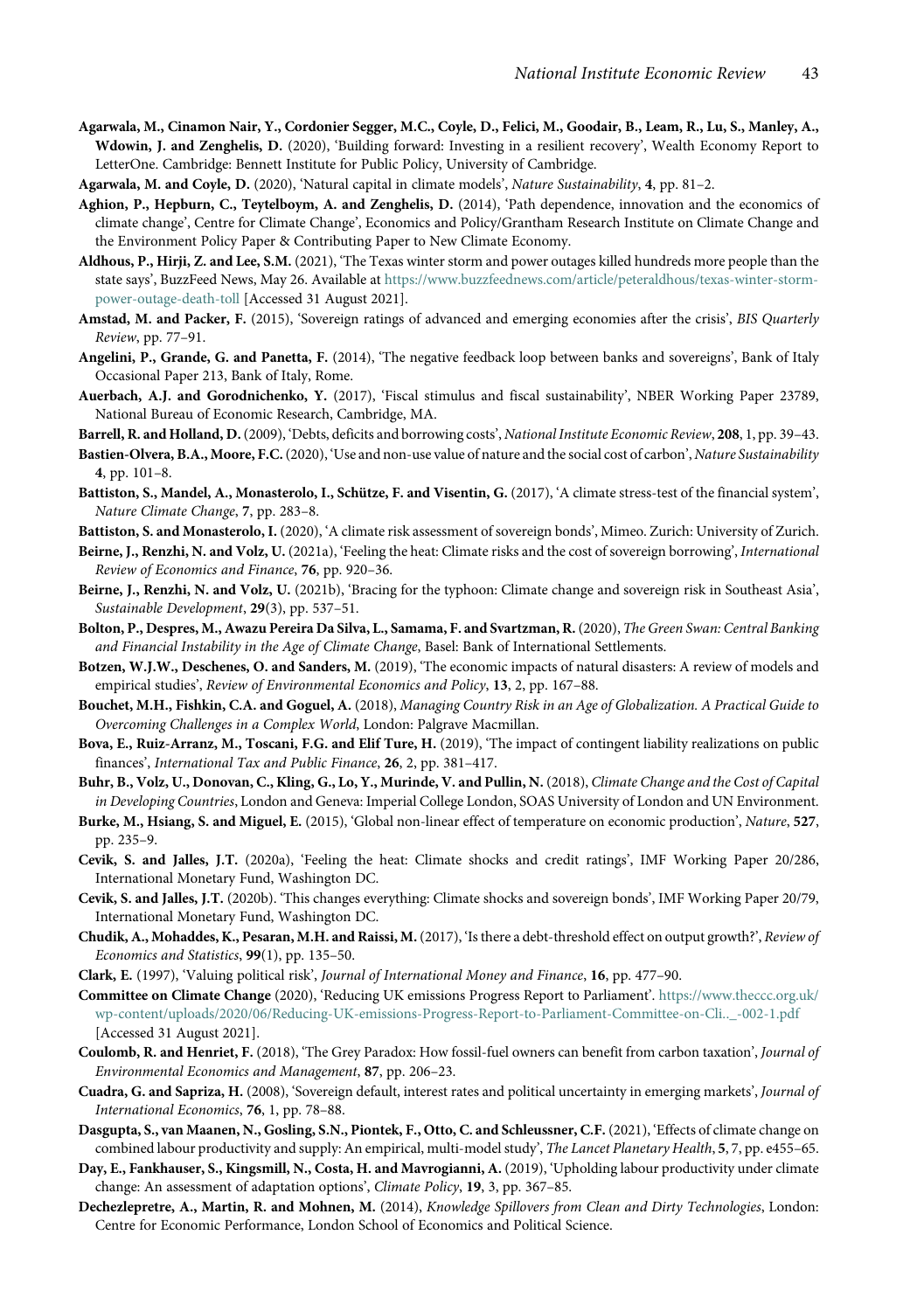- <span id="page-17-0"></span>Dell'Ariccia, G., Ferreira, C., Jenkinson, N., Laeven, L., Martin, A., Minoiu, C. and Popov, A. (2018), 'Managing the sovereign-bank nexus', ECB Working Paper 2177, European Central Bank, Frankfurt.
- Dietz, S. and Stern, N. (2015), 'Endogenous growth, convexity of damages and climate risk: How Nordhaus' framework supports deep cuts in carbon emissions', Economic Journal, 125, 583, pp. 574–620.
- Dietz, S., Bowen, A., Dixon, C. and Gradwell, P. (2016), 'Climate value at risk of global financial assets', Nature Climate Change, 6, 7, pp. 676–679.
- Dunne, J.P., Stouffer, R.J. and John, J.G. (2013), 'Reductions in labour capacity from heat stress under climate warming', Nature Climate Change, 3, 6, pp. 563–6.
- Ekins, P. and Zenghelis, D. (2021), 'The costs and benefits of environmental sustainability,' Sustainability Science, 16, pp. 949–65.
- Farhi, E. and Gabaix, X. (2016), 'Rare disasters and exchange rates,' Quarterly Journal of Economics, 131, 1, pp. 1–52.
- Farhi, E. and Tirole, J. (2018), 'Deadly embrace: Sovereign and financial balance sheets doom loops', Review of Economic Studies, 85(3), pp. 1781–823.
- Gaspar, V., Mauro, P., Pattillo, R. and Espinoza, C. (2020), 'Public investment for the recovery', IMF Blog, 5 October. [https://](https://blogs.imf.org/2020/10/05/public-investment-for-the-recovery/) [blogs.imf.org/2020/10/05/public-investment-for-the-recovery/](https://blogs.imf.org/2020/10/05/public-investment-for-the-recovery/) [Accessed 31 August 2021].
- Gennaioli, N., Martin, A. and Rossi, S. (2018), 'Banks, government bonds, and default: What do the data say?', Journal of Monetary Economics, 98, 98–113.
- Global Commission on Adaptation (2019), Adapt Now: A Global Call for Leadership on Climate Resilience, Washington, DC: The New Climate Economy.
- Haldane, A. (2021), 'Inflation: A tiger by the tail?'. Speech by Andy Haldane. Bank of England, February 26. [https://](https://www.bankofengland.co.uk/speech/2021/february/andy-haldane-recorded-mini-speech-on-inflation-outlook) [www.bankofengland.co.uk/speech/2021/february/andy-haldane-recorded-mini-speech-on-inflation-outlook](https://www.bankofengland.co.uk/speech/2021/february/andy-haldane-recorded-mini-speech-on-inflation-outlook) [Accessed 31 August 2021].
- Hepburn, C., O'Callaghan, B., Stern, N., Stiglitz, J. and Zenghelis, D. (2020), 'Will COVID-19 fiscal recovery packages accelerate or retard progress on climate change?', Oxford Review of Economic Policy, 36, S1, pp. S359-81.
- Hicks, J. (1932), Theory of Wages, London: Macmillan & Co.
- Hidalgo, C.A., Klinger, B., Barabási, A.-L. and Hausmann, R. (2007), 'The product space conditions the development of nations', Science, 317, 5837, pp. 482–7.
- Hochrainer-Stigler, S., Keating, A., Handmer, J. and Ladds, M. (2018), 'Government liabilities for disaster risk in industrialized countries: A case study of Australia', Environmental Hazards, 17, 5, pp. 418–35.
- House of Commons (2021), 'Government borrowing, debt and debt interest: Historical statistics and forecasts', House of Commons Library Briefing Paper 05745, 27 May 2021. [https://researchbriefings.files.parliament.uk/documents/SN05745/](https://researchbriefings.files.parliament.uk/documents/SN05745/SN05745.pdf) [SN05745.pdf](https://researchbriefings.files.parliament.uk/documents/SN05745/SN05745.pdf) [Accessed 04 October 2021].
- IIF (2021), 'Global debt monitor. COVID drives debt surge—stabilization ahead?', February 17. [https://www.iif.com/Portals/0/](https://www.iif.com/Portals/0/Files/content/Global%20Debt%20Monitor_Feb2021_vf.pdf) [Files/content/Global%20Debt%20Monitor\\_Feb2021\\_vf.pdf](https://www.iif.com/Portals/0/Files/content/Global%20Debt%20Monitor_Feb2021_vf.pdf) [Accessed 31 August 2021].
- International Monetary Fund [IMF] (2020), Fiscal monitor, October 2020 Policies for the Recovery. [https://www.imf.org/en/](https://www.imf.org/en/Publications/FM/Issues/2020/09/30/october-2020-fiscal-monitor) [Publications/FM/Issues/2020/09/30/october-2020-fiscal-monitor](https://www.imf.org/en/Publications/FM/Issues/2020/09/30/october-2020-fiscal-monitor) [Accessed 31 August 2021].
- IPBES (2019), 'Summary for Policymakers of the Global Assessment Report on Biodiversity and Ecosystem Services of the Intergovernmental Science–Policy Platform on Biodiversity and Ecosystem Services', [https://ipbes.net/global-assessment.](https://ipbes.net/global-assessment)
- Jaffe, A.M. (2020), 'Stranded assets and sovereign states', National Institute Economic Review, 251, pp. R25-36.
- Jordà, Ò. and Taylor, A.M. (2016), 'The time for austerity: Estimating the average treatment effect of fiscal policy', The Economic Journal, 126, 590, pp. 219–55.
- Kahn, M.E., Mohaddes, K., Ng, R.N.C., Pesaran, M.H., Raissi, M. and Yang, J.-C. (2021), 'Long-term macroeconomic effects of climate change: A cross-country analysis', Energy Economics, 104, pp. 105624/1–13.
- Kalkuhl, M. and Wenz, L. (2020), 'The impact of climate conditions on economic production. Evidence from a global panel of regions,' Journal of Environmental Economics and Management, 103, p. 102360.
- Kling, G., Lo, Y.C., Murinde, V. and Volz, U. (2018), 'Climate vulnerability and the cost of debt', Centre for Global Finance Working Paper 12/2018, SOAS University of London, London.
- Kling, G., Volz, U., Murinde, V. and Ayas, S. (2021), 'The impact of climate vulnerability on firms' cost of capital and access to finance,' World Development, 137, p. 105131.
- Klomp, J. and Valckx, K. (2014), 'Natural disasters and economic growth: A meta-analysis', Global Environmental Change, 26, pp. 183–95.
- Klusak, P., Agarwala, M., Burke, M., Kraemer, M. and Mohaddes, K. (2021), 'Rising temperatures, falling ratings: The effect of climate change on sovereign creditworthiness', Bennett Institute Working Paper, University of Cambridge, Cambridge.
- Koetsier, I. (2017), 'The fiscal impact of natural disasters', Tjalling C. Koopmans Research Institute Discussion Paper 17-17, Utrecht University, Utrecht.
- Kotz, M., Wenz, L., Stechemesser, A., Kalkujl, M. and Levermann, A. (2021), 'Day-to-day temperature variability reduces economic growth', Nature Climate Change, 11, pp. 319–25.
- Licht, A. (2008), 'Social norms and the law: Why peoples obey the law,' Review of Law & Economics, 4, 3, pp. 715–50.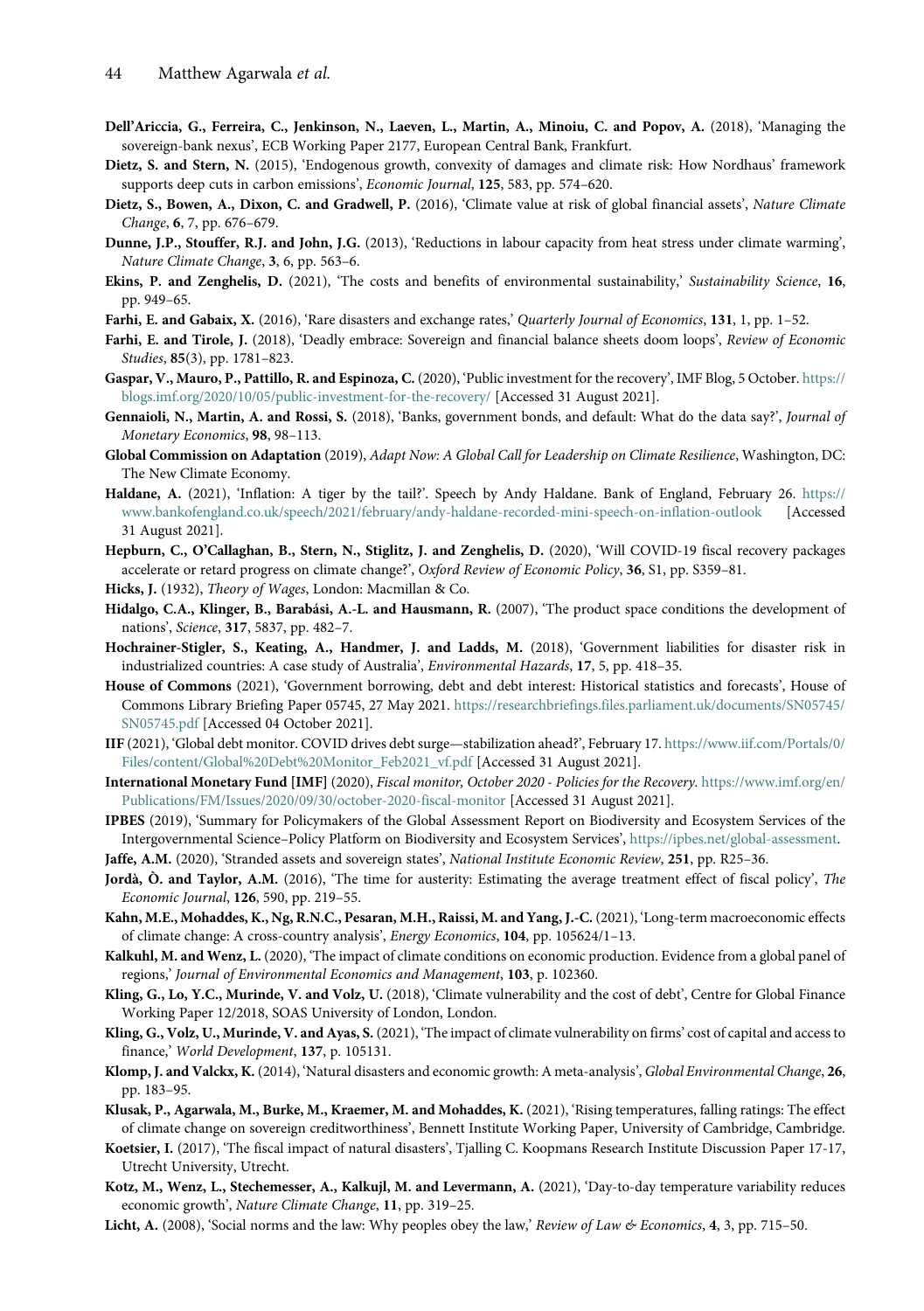- <span id="page-18-0"></span>Liebreich (2018), 'Scenarios for a solar singularity', LinkedIn, December 22. [https://www.linkedin.com/pulse/scenarios-solar](https://www.linkedin.com/pulse/scenarios-solar-singularity-michael-liebreich/)[singularity-michael-liebreich/](https://www.linkedin.com/pulse/scenarios-solar-singularity-michael-liebreich/) [Accessed 31 August 2021].
- Martin, R., Unsworth, S., Valero, A. and Verhoeven, D., (2020), 'Innovation for a strong and sustainable recovery', Centre for Economic Performance, Covid Analysis Series, No. 14, London School of Economics and Political Science.
- McGlade, C. and Ekins P. (2015), 'The geographical distribution of fossil fuels unused when limiting global warming to 2 °C,' Nature, 517, 7533, pp. 187–90.
- Mealy, P. and Teytelboym, A. (2021), 'Economic complexity and the green economy,' Research Policy, p. 103948.
- Mercure, J.F., Chester, D., Lynch, C., Jarvis, S. and Jarvis, A. (2021). 'Stranded human and produced capital in a net-zero transition', Research Square; doi[:10.21203/rs.3.rs-644993/v1.](https://doi.org/10.21203/rs.3.rs-644993/v1)
- Mitchell, T., Mechler, R. and Peters, K. (2014), 'Placing disaster risk management at the heart of national economic and fiscal policy', in Markandya, A., Galarraga, I. and de Murieta, E.S. (eds), Handbook on the Economics of Adaptation, London: Routledge, pp. 417–36.
- Monasterolo, I. (2020), 'Climate change and the financial system', Annual Review of Resource Economics, 12, 1, pp. 299–320.
- New Climate Economy (2018), 'Unlocking the inclusive growth story of the 21<sup>st</sup> century: Accelerating climate action in urgent times', <https://newclimateeconomy.report//2018> [Accessed 31 August 2021].
- NGFS (2019), A Call for Action: Climate Change as a Source of Financial Risk, Paris: Central Banks and Supervisors Network for Greening the Financial System.
- NOAA (2021), 'Billion-dollar weather and climate disasters: Overview'. <https://www.ncdc.noaa.gov/billions/> [Accessed 31 August 2021].
- OBR (2021), 'Office for budget responsibility fiscal risks report', July 2021. [https://obr.uk/docs/dlm\\_](https://obr.uk/docs/dlm_uploads/Fiscal_risks_report_July_2021.pdf) [uploads/Fiscal\\_risks\\_report\\_July\\_2021.pdf](https://obr.uk/docs/dlm_uploads/Fiscal_risks_report_July_2021.pdf).
- OPEC (2019), 'Who gets what from a litre of oil in 2018', OPEC Annual Statistical Bulletin 2019. [https://www.opec.org/opec\\_](https://www.opec.org/opec_web/en/data_graphs/333.htm) [web/en/data\\_graphs/333.htm](https://www.opec.org/opec_web/en/data_graphs/333.htm) [Accessed 31 August 2021].
- Ostrom, E. (2000), 'Collective action and the evolution of social norms', Journal of Economic Perspectives, 14, 3, pp. 137–58.
- Our World in Data (2021), 'Why did renewables become so cheap so fast?'. [https://ourworldindata.org/cheap-renewables](https://ourworldindata.org/cheap-renewables-growth)[growth](https://ourworldindata.org/cheap-renewables-growth) [Accessed 31 August 2021].
- Persson, T.A., Azar, C., Johansson, D. and Lindgren, K. (2007), 'Major oil exporters may profit rather than lose, in a carbonconstrained world', Energy Policy, 35, 12, 6346–53.
- Pfeiffer, A., Millar, R., Hepburn, C., Beinhocker, E., (2016), 'The "2°C capital stock" for electricity generation: Committed cumulative carbon emissions from the electricity generation sector and the transition to a green economy', Applied Energy, 179, pp. 1395–408; doi[:10.1016/j.apenergy.2016.02.093.](https://doi.org/10.1016/j.apenergy.2016.02.093)
- Posner, R.A. (1997). 'Social norms and the law: An economic approach,' American Economic Review, 87, 2, pp. 365–69.
- Rachel, L. and Smith, T.D. (2015). 'Secular drivers of the global real interest rate', Bank of England Staff Working Paper 571, Bank of England, London.
- Robins, N., Gouldson, A., Irwin, W., Sudmant, A. and Rydge, J. (2019), Financing Inclusive Climate Action in the UK: An Investor Roadmap for the Just Transition, London: London School of Economics and Political Science.
- Rydge, J., Martin, R. and Valero, A. (2018), 'Sustainable growth in the UK, Seizing opportunities from technological change and the transition to a low-carbon economy', LSE Growth Commission. [http://www.lse.ac.uk/GranthamInstitute/wp](http://www.lse.ac.uk/GranthamInstitute/wp-content/uploads/2018/12/Sustainable-Growth-in-the-UK_Full-Report_78pp.pdf)[content/uploads/2018/12/Sustainable-Growth-in-the-UK\\_Full-Report\\_78pp.pdf](http://www.lse.ac.uk/GranthamInstitute/wp-content/uploads/2018/12/Sustainable-Growth-in-the-UK_Full-Report_78pp.pdf) [Accessed 31 August 2021].
- Schuler, P., Oliveira, L.E., Mele, L.E. and Antonio, M. (2019), 'Managing the fiscal risks associated with natural disasters', in Pigato, M.A. (ed), Fiscal Policies for Development and Climate Action, Washington, DC: World Bank, pp. 133–54.
- Semieniuk, G., Campiglio, E., Mercure, J.F., Volz U. and Edwards, N. (2021), 'Low-carbon transition risks for finance,' Wiley Interdisciplinary Reviews: Climate Change, 12, 1, p. e678.
- Stern, N. (2007), The Economics of Climate Change, West Nyack: Cambridge University Press.
- Stern, N., Unsworth, S., Valero, A., Zenghelis, D., Rydge, J. and Robins, N. (2020), 'Strategy, investment and policy for a strong and sustainable recovery: An action plan', Paper Number CEP COVID-19-005, Centre for Economic Performance, London School of Economics and Political Science, London.
- Stern, N. and Valero, A.(2021), 'Innovation, growth and the transition to net-zero emissions', Research Policy, 50, 9, p. 104293.
- Stern, N. and Zenghelis, D. (2021), 'Fiscal responsibility in advanced economies through investment for economic recovery from the COVID-19 pandemic', Grantham Research Institute on Climate Change and the Environment, London.
- Task Force on Climate-Related Financial Disclosures [TCFD] (2017), 'Recommendations of the Task Force on Climate-related Financial Disclosures'. [https://assets.bbhub.io/company/sites/60/2020/10/FINAL-2017-TCFD-Report-](https://assets.bbhub.io/company/sites/60/2020/10/FINAL-2017-TCFD-Report-11052018.pdf)[11052018.pdf](https://assets.bbhub.io/company/sites/60/2020/10/FINAL-2017-TCFD-Report-11052018.pdf) [Accessed 31 August 2021].
- UK Climate Change Committee (2021), 'Sixth Carbon Budget', December 9. [https://www.theccc.org.uk/publication/sixth](https://www.theccc.org.uk/publication/sixth-carbon-budget/)[carbon-budget/](https://www.theccc.org.uk/publication/sixth-carbon-budget/) [Accessed 31 August 2021].
- Van der Meijden, G. and Smulders, S. (2017), 'Carbon lock-in: The role of expectations', International Economic Review, 58 ,4, pp. 1371–415.